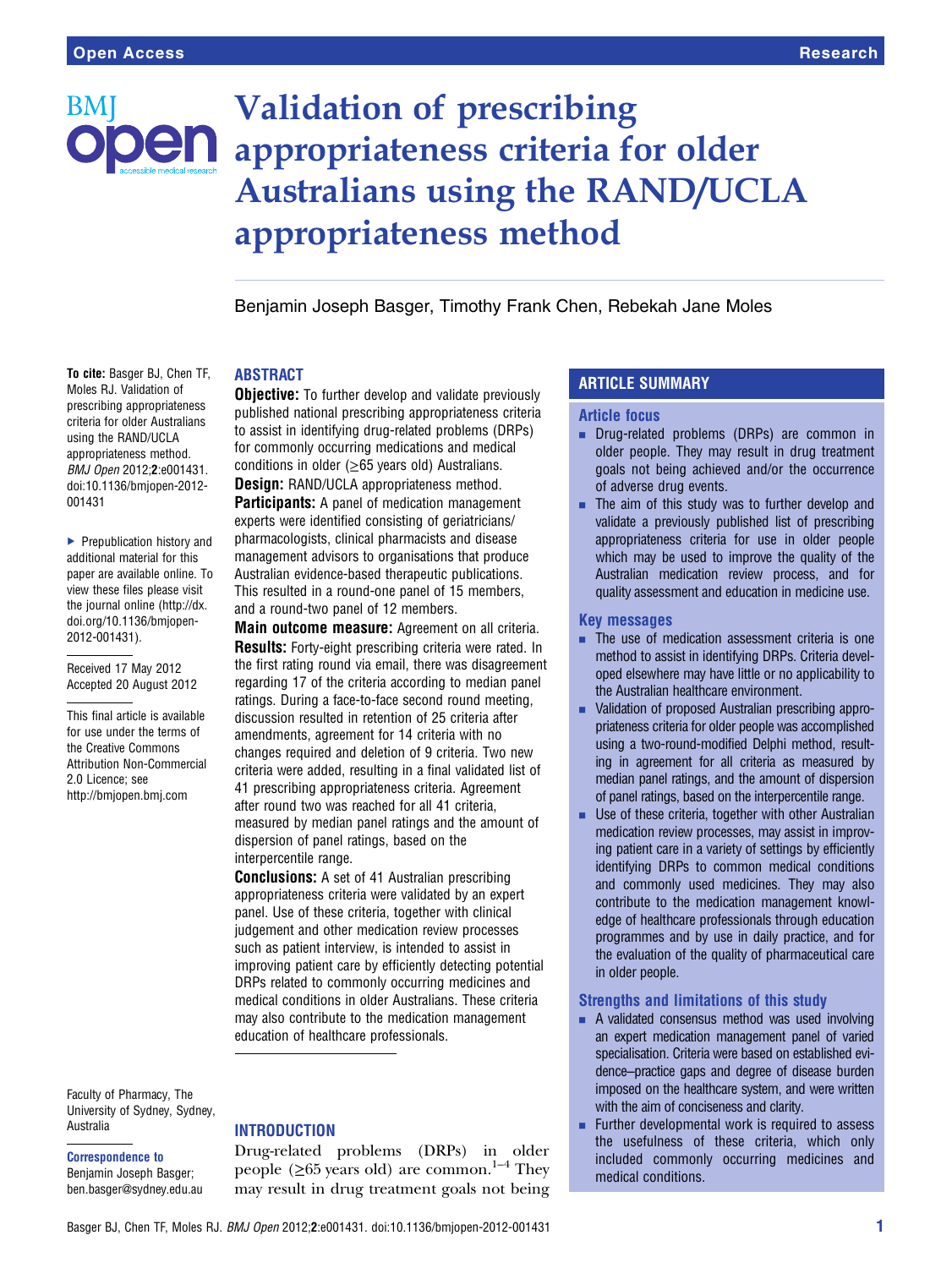# Validation of prescribing appropriateness criteria

achieved and/or disproportionately high numbers of serious adverse medication events due to polypharmacy.<sup>5-7</sup> DRPs can occur for many reasons such as undertreatment, inadequate monitoring of medicines, poor medicine or dose selection, duplication of medicines or factors to do with the way the patient uses the medicine.<sup>2 3 8–12</sup> Methods to identify and reduce DRPs include healthcare professional-directed educational interventions, $^{13}$  comprehensive geriatric assessment, $^{14}$ discontinuation of multiple medications, $15 \tcdot 16$  electronic health record clinical decision support targeted towards certain diseases or drugs, $17 \text{ } 18$  and the use of medication assessment criteria, which usually consist of explicit (ie, criterion-based rather than implicit or judgement-based) lists of prescribing recommendations for various drugs and/or disease states.13 19–<sup>22</sup>

In Australia, identification and resolution of DRPs are intended to be considered when patients are interviewed by an accredited pharmacist as part of the Home Medicines Review programme.23 This programme aims to provide the sophistication lacking in the application of explicit measures alone, as it takes into account other issues such as the patients history and personal preferences, and is targeted towards patients who may be (among other reasons) currently taking  $\geq$ 5 regular medicines, attending a number of different doctors, or have recently been discharged from hospital.<sup>24</sup>

In 2008, we proposed a list of 48 prescribing appropriateness criteria (45 explicit and three implicit) aimed at improving detection of DRPs as part of the Australian medication review process. $25\frac{1}{25}$  These criteria were intended to be applied alongside the patient interview in order to prompt appropriate history taking, particularly with respect to commonly occurring medical conditions and medicines. Similar criteria derived outside Australia have been found to have application in a variety of settings and for a variety of uses, such as in the training of healthcare professionals and in the evaluation of the quality of healthcare.<sup>19</sup>  $26-29$  Our criteria were based on the most frequent medicines prescribed to Australians, and the most frequent medical conditions for which older Australians  $(\geq 65 \text{ years}$  old) consult medical practitioners. Australian medication and disease state resources and guidelines were used to provide content validity.25 However, unlike our criteria, other prescribing criteria or tools have combined evidence with expert opinion to provide face validity.

The aim of this study was to further develop our list of criteria, supplementing it with recommendations for comorbidity and the oldest old where possible, and adding new criteria where necessary through expert consensus. In older patients, the importance of traditional outcomes, such as discrete clinical events or mortality, may be secondary to maintaining physical or cognitive function or relief of symptoms. $30$  Because of this, optimal care requires clinical decision support tools that consider issues such as patient preferences, frailty, cost and comordidities.31 Additionally, few criteria target the

oldest old $32$  (generally regarded as people older than 85 years), where evidence may be poor, and preventive interventions may be encouraged in patients who have already exceeded an average lifespan.<sup>33</sup> <sup>34</sup>

To further develop and validate our criteria list, we identified a panel of medication management experts, and chose the RAND/UCLA appropriateness method, which has been described as the best method for systematically combining recommendations from clinical guidelines, with the opinion of healthcare providers.<sup>35</sup>

#### **METHODS**

# **Ethics**

Ethics approval was obtained from the Human Research Ethics Committee of the University of Sydney.

#### Criteria development

In 2008, we identified the 50 highest-volume Australian Pharmaceutical Benefits Scheme (PBS) medicines prescribed, and the 40 most common reasons for older Australians to seek or receive healthcare. Healthcare information was obtained using the BEACH (Bettering The Evaluation and Care of Health) programme, which continuously collects information about the clinical activities in general practice in Australia.<sup>36</sup> We then used Australian medication information sources to identify both optimal and inappropriate medication management of these common conditions.<sup>25</sup> In Australia, medication availability and use are largely determined by the PBS.<sup>37</sup> In October 2011, commonly used medications and medical conditions were checked and updated using the BEACH programme to ensure that criteria content was current. Changes in evidence, product information, Australian consensus documents, evidencebased publication recommendations or clinical practice guidelines relating to our criteria were noted for evaluation by an expert medication management panel. The criteria were designed to provide guidance on the process of care wherever it occurred—community, hospital, residential home, care home or nursing home. Major considerations in their development were likely accessibility of data from the patient, their medical notes and/or their healthcare professional(s), conciseness and clarity of wording, and provision of a practical number of criteria. Most were explicit to enable consistent application, with additional notes provided for interpretation where necessary. They were written as a statement of the kind of medication management that should or should not occur, to simplify comprehension and facilitate uptake.25

#### Validation of criteria: participants

We recruited a multidisciplinary group of medication management experts to review, update and rate the criteria, consisting of geriatrician/pharmacologists, clinical pharmacists and disease management advisors to organisations that produce Australian evidence-based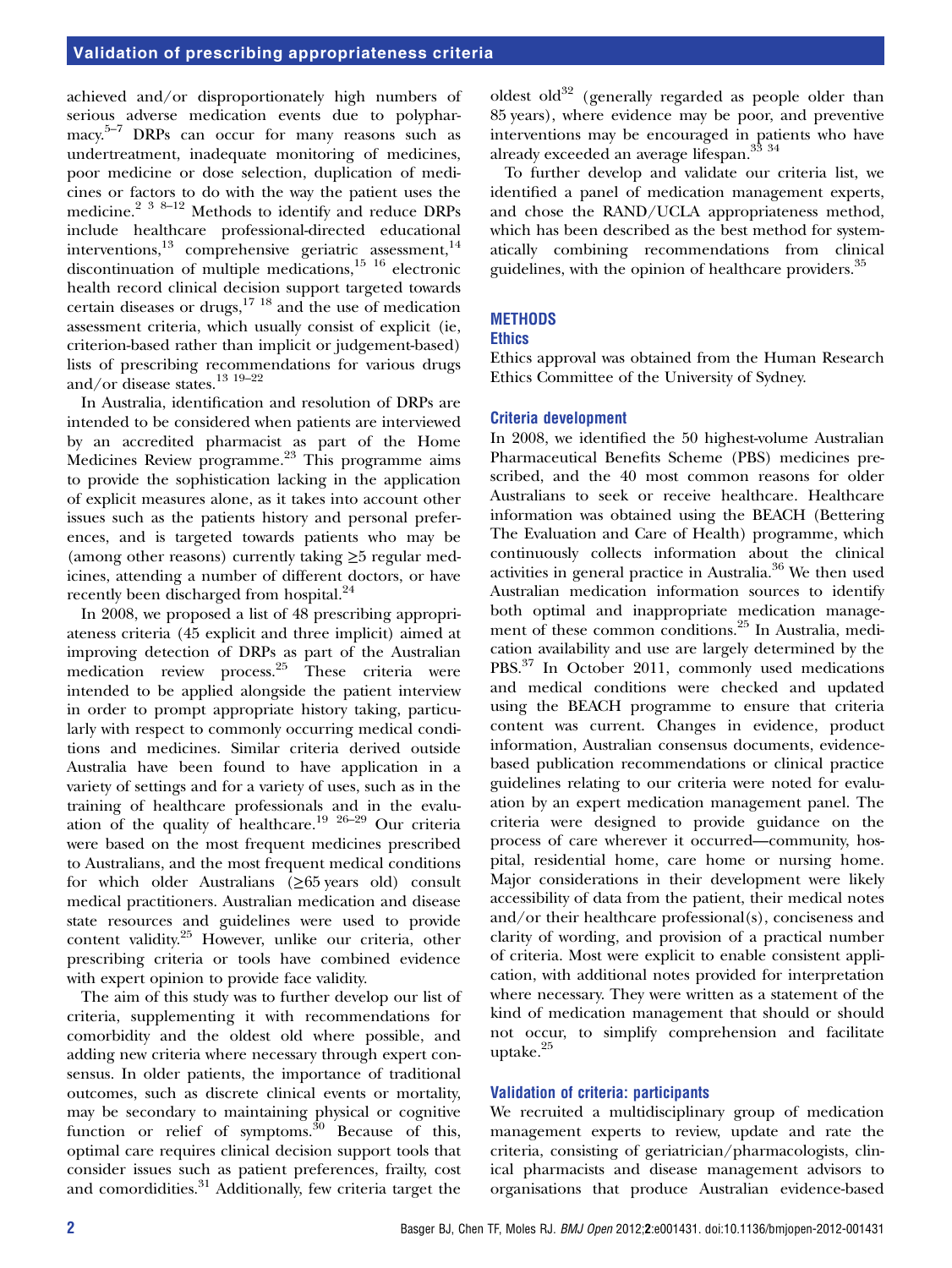therapeutic publications. This resulted in a round-one panel of 15 members. The geriatricians consisted of two professors of geriatric medicine; an associate professor of clinical pharmacology and aged care; a research fellow in geriatric medicine and a hospital staff geriatrician. Clinical pharmacists consisted of a residential medication management review pharmacist; a home medicines review pharmacist; four hospital-based pharmacists (two team leaders, one director and one education and training pharmacist) and a professor of aged care (pharmacy). Disease management advisors to Australian evidence-based therapeutic organisations consisted of Therapeutic Guidelines,<sup>38</sup> Australian Medicines Handbook<sup>39</sup> and the New South Wales Therapeutic Advisory Group.<sup>40</sup>

# Choice of the RAND/UCLA appropriateness method

We chose the RAND/UCLA appropriateness method, a two-round modified Delphi method $41$  to select the most appropriate criteria. Unlike the Delphi method, which generally involves multiple questionnaire-driven rounds to obtain convergence of opinion, the RAND method involves an initial individual rating round, and a second face-to-face round. This method has been shown to produce results that have face, construct and predictive validity.42 43 Systematically combining available evidence with expert opinion can create quality criteria where best evidence may be lacking.<sup>44</sup>

While most lists of prescribing criteria are based on expert consensus, this has often been achieved through mail surveys rather than face-to-face meetings.<sup>32</sup> <sup>35</sup><sup>45</sup> Although face-to-face meetings restrict panel size, they allow discussion to resolve misinterpretations, introduce new evidence and improve clarity of criteria between rating rounds. We ensured our panel comprised different specialities, as less disagreement has been found among same-specialty panels.<sup>46</sup> We addressed concern regarding potential intimidation due to dominant panel personalities by choosing a moderator experienced in the development of these criteria and in facilitating small group discussion. This may also have assisted with conflict-of-interest issues. We used both the median panel rating and the amount of dispersion of panel ratings to identify agreement or disagreement. While it has been acknowledged that discrepancies between these two methods may occur, $41$  our aim was to achieve agreement for all accepted criteria for both methods after second round discussion.

#### RAND/UCLA appropriateness method round one

In October 2011, candidate panel members were emailed an explanation of the project and an invitation to participate. After acceptance, they were emailed a rating sheet consisting of 48 criteria, and asked to rate each on a nine-point scale. Ratings of 1–3 were classified as inappropriate, with a rating of one indicating the greatest degree of inappropriateness. Ratings of 7–9 were classified as appropriate, with a rating of nine indicating the greatest degree of appropriateness. Ratings of 4–6 were classified as neither appropriate nor inappropriate. Appropriate was defined as 'the expected health benefit exceeds the expected negative consequences by a sufficiently wide margin that criteria are worth following, exclusive of cost'. They also received a description of the way in which the criteria had been derived, and a comparison with other prescribing criteria.<sup>25</sup> <sup>32</sup> Panel members were requested to amend the wording or delete, update or identify missing criteria as required. Upon return of the rating sheets, results were tabulated. Agreement was based on four or less panellists rating outside the three-point region containing the median (1–3; 4–6; 7–9), and disagreement was based on five or more panellists rating in each extreme (1–3 and 7–9), as per the RAND/UCLA protocol for a 15-member panel.<sup>41</sup>

#### Rand/UCLA appropriateness method round two

In November 2011, a face-to-face meeting of the expert panel, chaired by a panel moderator experienced in facilitating group discussions and criteria development, met to discuss the results of round one and re-rate each of the criteria and any potential additional criteria. One pharmacist, one staff geriatrician and a disease management advisor for a therapeutics publication could not attend, resulting in a 12-member panel. For this meeting, each panel member was provided with a copy of the results from round one. This consisted of the frequency distribution of ratings of all panellists across the ninepoint scale, the overall panel median rating for each of the criteria and, for each panellist, an annotation of how they had rated each of the criteria. Scores from other panel members were not revealed. Depending on panellists votes, panel agreement or disagreement was also stated for each of the round one criteria. Additionally, the 30th and 70th percentiles adjusted for symmetry were computed for each of the criteria, as it has been found that when ratings were symmetric with respect to the middle (five on the 1–9 scale), the interpercentile range (IPR) required to label an indication as disagreement was smaller than when they were asymmetric with respect to the middle (values far from five on the 1–9 scale). Agreement after round two occurred when the IPR adjusted for symmetry (IPRAS) was greater than the IPR $^{41}$ 

We used the median method to present data at the face-to-face meeting, as it provided a clear visual interpretation of the ratings for each criterion. By the end of the meeting, our aim was to ensure that there was agreement between the median method and the interpercentile method for all accepted criteria.

Discussion at round two occurred on the level of agreement for each of the criteria. In addition, discussion was facilitated on the wording of each of the criteria to improve clarity and decide whether agreement would be reached. The definitions of agreement and disagreement were adjusted for the smaller second round 12 member panel.<sup>41</sup> Agreement was reached when three or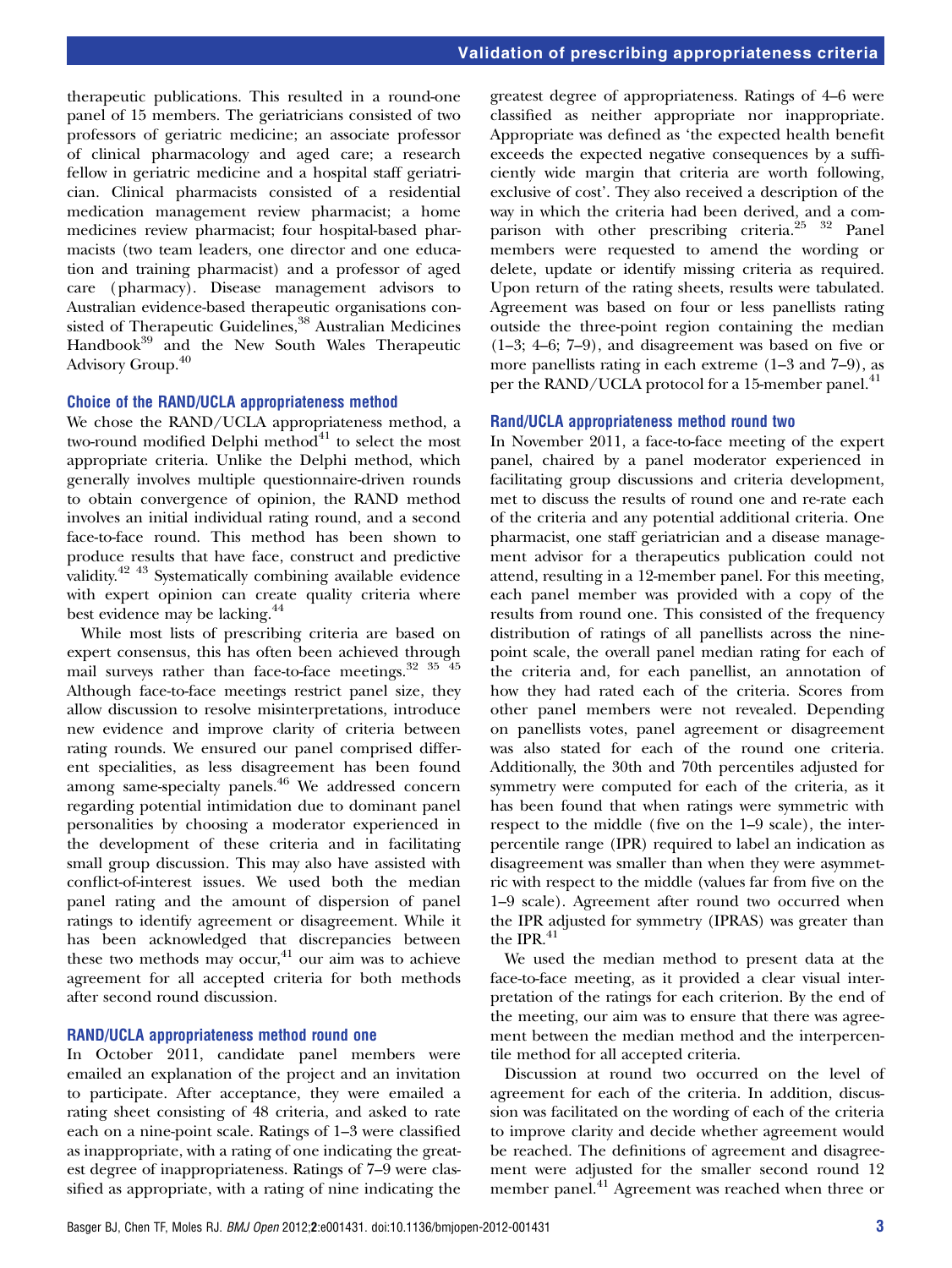less panel members voted outside the three-point region containing the median, or when the IPRAS was greater than the IPR. Disagreement was determined when four or more panellists rated in each extreme (1–3 and 7–9). Each of the criteria were then discussed irrespective of whether there was agreement or disagreement, with panellists having the opportunity of changing their ratings if, for example, misinterpretation had occurred because of the way in which the criteria had been written, or if new evidence had become available, or if criteria had been interpreted in the light of a panellists own clinical experience. Each panel member consented to audio recording of the discussion. Values for the median, IPR and  $IPRAS<sup>41</sup>$  were computed using SPSS V.20 (SPSS, Chicago, Illinois, USA).

#### RESULTS

After round one, there was agreement for the appropriateness of 31 of the 48 criteria, and disagreement for 17 criteria. Of the 31 criteria for which there was agreement, discussion at round two resulted in 17 criteria being amended and retained, 2 criteria being deleted and 12 criteria accepted with no change. Of the 17 criteria for which there was disagreement, discussion at round two resulted in eight criteria being amended and retained, seven criteria being deleted and two criteria accepted with no change. Two new criteria were added, resulting in a total of 41 validated criteria.

An example of how the RAND/UCLA method was applied to each of our criteria is described in table 1 for criterion one. The larger the IPRAS, the less asymmetric are the ratings. For example, 13 of 15 panellists at round one rated indicator 14 with a score of 8 or 9, for which the IPRAS was 8.35.

Table 2 lists the median panel ratings, the amount of dispersion of panel ratings, and whether there was agreement or disagreement for the original criteria and the validated criteria. It also lists the amendments made by the panel to the original criteria, and the reasons for these amendments. There was 100% agreement for both median panel ratings and dispersion of panel ratings for the validated criteria. Table 3 contains the final list of validated criteria, arranged according to disease states. Table 4 lists usage information judged to be necessary for certain criteria.

# **DISCUSSION**

This study identified a panel of medication management experts to discuss and validate a set of 41 prescribing appropriateness criteria for commonly used medicines and medical conditions in older  $(\geq 65$  years) Australians. Panel discussion resulted in retention of 39 of the originally proposed 48 criteria, with 25 being reworded, and 14 accepted with no change. These criteria do not simply represent a list of medications to avoid in the elderly, but also address issues such as the need for additional therapy (eg, criteria 23 and 34, table 3), additional tests (eg, criteria 18–20, table 3), ineffective treatment (eg, criteria 22 and 37, table 3) and medication monitoring (eg, criteria 10 and 20, table 3). They were designed to contribute to the Australian quality use of medicines process.<sup>94</sup> The information required to apply these criteria may be obtained from the patients or their carer, and patient medical notes and/or their healthcare professional.<sup>95</sup> It may also be provided by a Home Medicines Review referral form from the patients' general practitioner. $23$  Owing to their currency and the nature of their development, we expect these criteria to make a significant contribution to the detection of DRPs in the Australian healthcare environment. For example, in a review of prescribing indicators for two conditions,  $36$ which are common in older people in Australia—type 2

| round one<br>Nine-point scale where 1-<br>3=inappropriate, 4-6=neither<br>appropriate nor inappropriate,<br>7-9=appropriate | <b>Number of</b><br>panellists rating<br>this criterion<br>$(n=15)$ | <b>Calculations, interpercentile</b><br>range method <sup>41</sup> | Interpretation                   |
|-----------------------------------------------------------------------------------------------------------------------------|---------------------------------------------------------------------|--------------------------------------------------------------------|----------------------------------|
|                                                                                                                             |                                                                     | 30th percentile=7.0                                                | This criterion was accepted      |
| 2                                                                                                                           |                                                                     | 70th percentile=8.0, interpercentile                               | according to the median method   |
| 3                                                                                                                           |                                                                     | range                                                              | because four or less panellists  |
| 4                                                                                                                           |                                                                     | $(IPR)=70th-30th$ percentile $=1.0$ ,                              | voted outside the three-point    |
| 5                                                                                                                           |                                                                     | IPR central point (IPRCP)=30th                                     | region containing the median     |
| 6                                                                                                                           |                                                                     | +70th percentile divided by 2=7.5                                  | The IPRAS (6.1) was greater      |
|                                                                                                                             | 5                                                                   | Asymmetry index (AI)=(5-IPRCP)                                     | than the IPR (1.0) indicating no |
| 8                                                                                                                           | 5                                                                   | (as an absolute value)=2.5                                         | disagreement. The larger the     |
| 9                                                                                                                           | 2                                                                   | $IPRAS=(2.5+(A1\times1.5))=6.1$ ,                                  | IPRAS, the less asymmetric the   |
|                                                                                                                             | Median= $7.0$                                                       | where 2.5 is the IPR required                                      | ratings                          |
|                                                                                                                             |                                                                     | for disagreement when perfect                                      |                                  |
|                                                                                                                             |                                                                     | symmetry exists, and 1.5 is the                                    |                                  |
|                                                                                                                             |                                                                     | correction factor for asymmetry                                    |                                  |

Table 1 An example of the application of the RAND/UCLA appropriateness method to one criterion (criterion one) from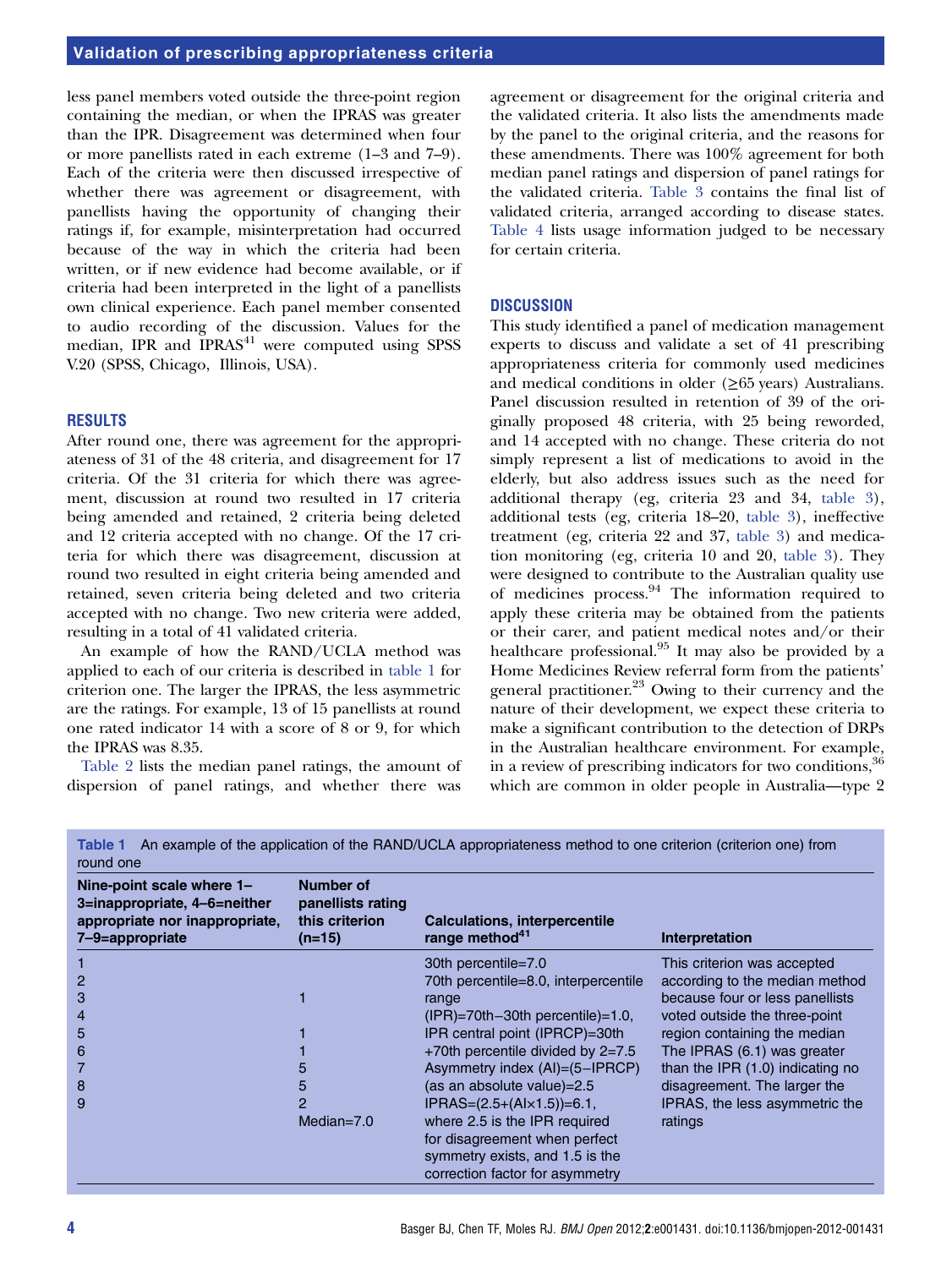| <b>Criteria</b><br>number | <b>Original prescribing</b><br>appropriateness<br>criteria for older<br>$(≥65 \text{ years})$<br><b>Australians</b><br>published in 2008 <sup>25</sup> | <b>Rating by</b><br>median<br>method <sup>41</sup><br>(median<br>value, A,<br>agreement; D,<br>$n=15$ | disagreement), | Rating by IPRAS <sup>1</sup><br>method <sup>41</sup> (IPR value,<br>IPRAS value, A,<br>agreement;<br>D=disagreement), n=15 |                | <b>Validated prescribing</b><br>appropriateness<br>criteria for older<br>$(≥65 \text{ years})$<br><b>Australians as a</b><br>result of this study | <b>Rating by</b><br>median<br>method <sup>41</sup><br>$n=12$ | (median value,<br>A, agreement, D,<br>disagreement), | Rating by IPRAS <sup>1</sup><br>method <sup>41</sup> (IPR value,<br>IPRAS value, A,<br>agreement, D,<br>disagreement), n=12 |              | Amendment/reason                                                                                                                                                                                                                                                                          |
|---------------------------|--------------------------------------------------------------------------------------------------------------------------------------------------------|-------------------------------------------------------------------------------------------------------|----------------|----------------------------------------------------------------------------------------------------------------------------|----------------|---------------------------------------------------------------------------------------------------------------------------------------------------|--------------------------------------------------------------|------------------------------------------------------|-----------------------------------------------------------------------------------------------------------------------------|--------------|-------------------------------------------------------------------------------------------------------------------------------------------------------------------------------------------------------------------------------------------------------------------------------------------|
| $\mathbf{1}$              | Patient taking an<br>antihypertensive is at<br>their target blood<br>pressure                                                                          | $\overline{7}$                                                                                        | $\mathsf{A}$   | 1.00, 6.10                                                                                                                 | $\overline{A}$ | Patient taking an<br>antihypertensive is at<br>the target blood<br>pressure appropriate<br>for them                                               | 8                                                            | A                                                    | 1.10, 7.52                                                                                                                  | $\mathsf{A}$ | 'Appropriate for them' added. Current<br>blood pressure guidelines may not be<br>appropriate for all older patients <sup>47-49</sup> .<br>For example, in the oldest old <sup>50</sup> ; in<br>palliative care; and for those who are/<br>become hypotensive and/or fall <sup>51 52</sup> |
| $\overline{2}$            | Patient at high risk of<br>a cardiovascular<br>event is taking a<br>statin                                                                             | 7                                                                                                     | A              | 1.00, 6.10                                                                                                                 | A              | Patient at high risk of a 8<br>recurrent<br>cardiovascular event is<br>taking a statin                                                            |                                                              | A                                                    | 1.00, 6.10                                                                                                                  | A            | 'Recurrent' added to ensure use in<br>secondary prevention of<br>cardiovascular events rather than<br>primary prevention, where evidence<br>is less clear, especially in the oldest<br>old <sup>33</sup> 53-57                                                                            |
| 3                         | Patient with IHD or a<br>history of MI is taking<br>$a \beta$ -blocker                                                                                 | 8                                                                                                     | A              | 2.00, 6.85                                                                                                                 | A              | Patient with CHD or a<br>history of MI is taking a<br><b>B-blocker</b>                                                                            | $\overline{7}$                                               | A                                                    | 1.00, 6.10                                                                                                                  | A            | 'CHD' replaced 'IHD'. The term<br>'coronary heart disease' is preferred<br>over 'ischaemic heart disease'                                                                                                                                                                                 |
| $\overline{4}$            | Patient with IHD or a<br>history of MI is taking<br>an antiplatelet agent<br>unless on an oral<br>anticoagulant                                        | 8                                                                                                     | A              | 1.00, 7.60                                                                                                                 | A              | Patient with CHD or a<br>history of MI is taking<br>an antiplatelet agent<br>unless on an oral<br>anticoagulant                                   | 8                                                            | Α                                                    | 1.00, 7.60                                                                                                                  | A            | 'CHD' replaced 'IHD'. The term<br>'coronary heart disease' is preferred<br>over 'ischaemic heart disease'                                                                                                                                                                                 |
| 5                         | Patient with heart<br>failure is taking a<br>$\beta$ -blocker                                                                                          | 7                                                                                                     | A              | 1.00, 6.10                                                                                                                 | A              | Patient with stable<br>HF-LVSD is taking a<br><b>B-blocker</b>                                                                                    | 8                                                            | A                                                    | 0.10, 6.78                                                                                                                  | $\mathsf{A}$ | Description of heart failure amended.<br>The use of $\beta$ -blockers is<br>contraindicated in unstable heart<br>failure. The optimal treatment of<br>HFPEF is uncertain at this time <sup>58 59</sup>                                                                                    |
| $6\phantom{1}6$           | Patient with heart<br>failure is taking an<br>ACEI or A2A                                                                                              | 8                                                                                                     | A              | 2.00, 6.85                                                                                                                 | A              | Patient with stable<br>HF-LVSD is taking an<br><b>ACEI or A2A</b>                                                                                 | 9                                                            | A                                                    | 1.00, 7.60                                                                                                                  | A            | Description of heart failure amended.<br>The optimal treatment of HFPEF is<br>uncertain at this time <sup>58 59</sup>                                                                                                                                                                     |
| $\overline{7}$            | Patient with heart<br>failure is NOT taking<br>medications which<br>may exacerbate heart<br>failure                                                    | 9                                                                                                     | A              | 1.00, 7.60                                                                                                                 | A              | Patient with HF-LVSD<br>or HFPEF is NOT<br>taking medications<br>which may exacerbate<br>heart failure                                            | 9                                                            | A                                                    | 0.10, 8.27                                                                                                                  | A            | Description of heart failure amended.<br>The types of medicines<br>contraindicated in HF-LVSD and<br>HFPEF may not be identical <sup>60 61</sup>                                                                                                                                          |

**Continued** 

Validation of prescribing appropriateness criteria Validation of prescribing appropriateness criteria

 $\mathbf{c}_1$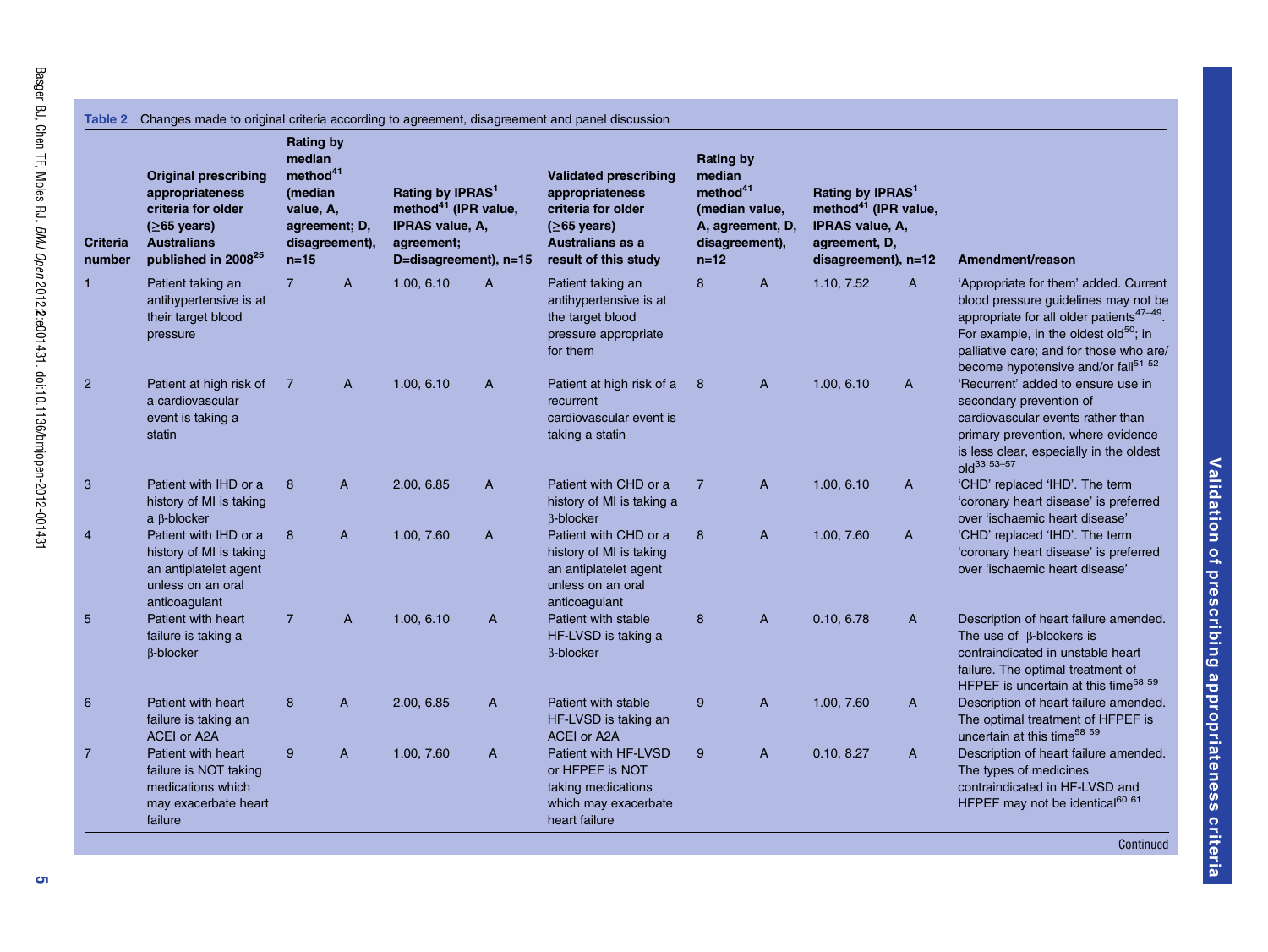| Table 2 Continued         |                                                                                                                                                        |                                                                                      |                                 |                                                                                                                                   |                |                                                                                                                                            |                                                              |                                                      |                                                                                                                                    |                |                                                                                                                                                                                 |
|---------------------------|--------------------------------------------------------------------------------------------------------------------------------------------------------|--------------------------------------------------------------------------------------|---------------------------------|-----------------------------------------------------------------------------------------------------------------------------------|----------------|--------------------------------------------------------------------------------------------------------------------------------------------|--------------------------------------------------------------|------------------------------------------------------|------------------------------------------------------------------------------------------------------------------------------------|----------------|---------------------------------------------------------------------------------------------------------------------------------------------------------------------------------|
| <b>Criteria</b><br>number | <b>Original prescribing</b><br>appropriateness<br>criteria for older<br>$(≥65 \text{ years})$<br><b>Australians</b><br>published in 2008 <sup>25</sup> | <b>Rating by</b><br>median<br>method <sup>41</sup><br>(median<br>value, A,<br>$n=15$ | agreement; D.<br>disagreement), | Rating by IPRAS <sup>1</sup><br>method <sup>41</sup> (IPR value,<br><b>IPRAS value, A.</b><br>agreement;<br>D=disagreement), n=15 |                | <b>Validated prescribing</b><br>appropriateness<br>criteria for older<br>$(≥65 \text{ years})$<br>Australians as a<br>result of this study | <b>Rating by</b><br>median<br>method <sup>41</sup><br>$n=12$ | (median value,<br>A, agreement, D,<br>disagreement), | Rating by IPRAS <sup>1</sup><br>method <sup>41</sup> (IPR value,<br><b>IPRAS value, A,</b><br>agreement, D,<br>disagreement), n=12 |                | Amendment/reason                                                                                                                                                                |
| 8                         | Patient with heart<br>failure or<br>hypertension is NOT<br>taking high sodium<br>medications                                                           | 8                                                                                    | D.                              | 2.20, 5.50                                                                                                                        | A              | <b>Deleted</b>                                                                                                                             |                                                              |                                                      |                                                                                                                                    |                | High sodium medicines (among<br>others) in heart failure are addressed<br>by indicator 7. In hypertension, they<br>are addressed as lifestyle<br>modifications <sup>62 63</sup> |
| 9                         | Patient with AF is<br>taking an oral<br>anticoagulant                                                                                                  | $\overline{7}$                                                                       | D                               | 2.0, 5.35                                                                                                                         | $\mathsf{A}$   | Patient with AF is<br>taking an oral<br>anticoagulant or an<br>antiplatelet agent,<br>depending upon stroke<br>risk and bleeding risk      | 8                                                            | $\overline{A}$                                       | 0.10, 6.93                                                                                                                         | $\overline{A}$ | An antiplatelet agent may be<br>appropriate for patients at low risk of<br>stroke. Bleeding risk may determine<br>choice of antithrombotic agent <sup>49 64 65</sup>            |
| 10 <sup>°</sup>           | Patient with AF taking<br>an anticoagulant has<br>an INR between 2<br>and 3                                                                            | 8                                                                                    | A                               | 2.20, 6.70                                                                                                                        | $\mathsf{A}$   | Patient taking warfarin<br>for AF has an INR<br>between 2 and 3                                                                            | 9                                                            | $\overline{A}$                                       | 1.00, 7.60                                                                                                                         | $\mathsf{A}$   | New anticoagulants like rivaroxaban<br>and dabigatran do not require INR<br>monitoring                                                                                          |
| 11                        | Patient with a history<br>of non-haemorrhagic<br>stroke or TIA is taking<br>an antiplatelet agent<br>unless on an<br>anticoagulant                     | 8                                                                                    | $\mathsf{A}$                    | 1.00, 7.60                                                                                                                        | $\overline{A}$ | Patient with a history of 9<br>non-haemorrhagic<br>stroke or TIA is taking<br>an antiplatelet agent<br>unless on an<br>anticoagulant       |                                                              | A                                                    | 1.00, 7.60                                                                                                                         | A              | No change                                                                                                                                                                       |
| $12 \overline{ }$         | Patient with risk<br>factors for myopathy<br>is NOT taking 40 mg<br>or more per day of<br>simvastatin or<br>atorvastatin                               | $\overline{7}$                                                                       | D                               | 3.00, 4.60                                                                                                                        | $\mathsf{A}$   | Patient with risk factors<br>for statin-induced<br>myopathy is not taking<br>a high dose of a<br>high-potency statin                       | 8                                                            | $\overline{A}$                                       | 1.10, 7.52                                                                                                                         | $\mathsf{A}$   | The use of all high dose of<br>high-potency statins together with<br>risk factors may increase the<br>likelihood of myopathy <sup>49 66 67</sup>                                |
| 13                        | Patient with<br>cardiovascular<br>disease is NOT taking<br>an NSAID                                                                                    | $\overline{7}$                                                                       | $\overline{A}$                  | 1.20, 5.95                                                                                                                        | A              | Patient with<br>cardiovascular disease<br>is NOT taking an<br><b>NSAID</b>                                                                 | 8                                                            | A                                                    | 1.10, 6.18                                                                                                                         | A              | No change<br>Continued                                                                                                                                                          |

Continued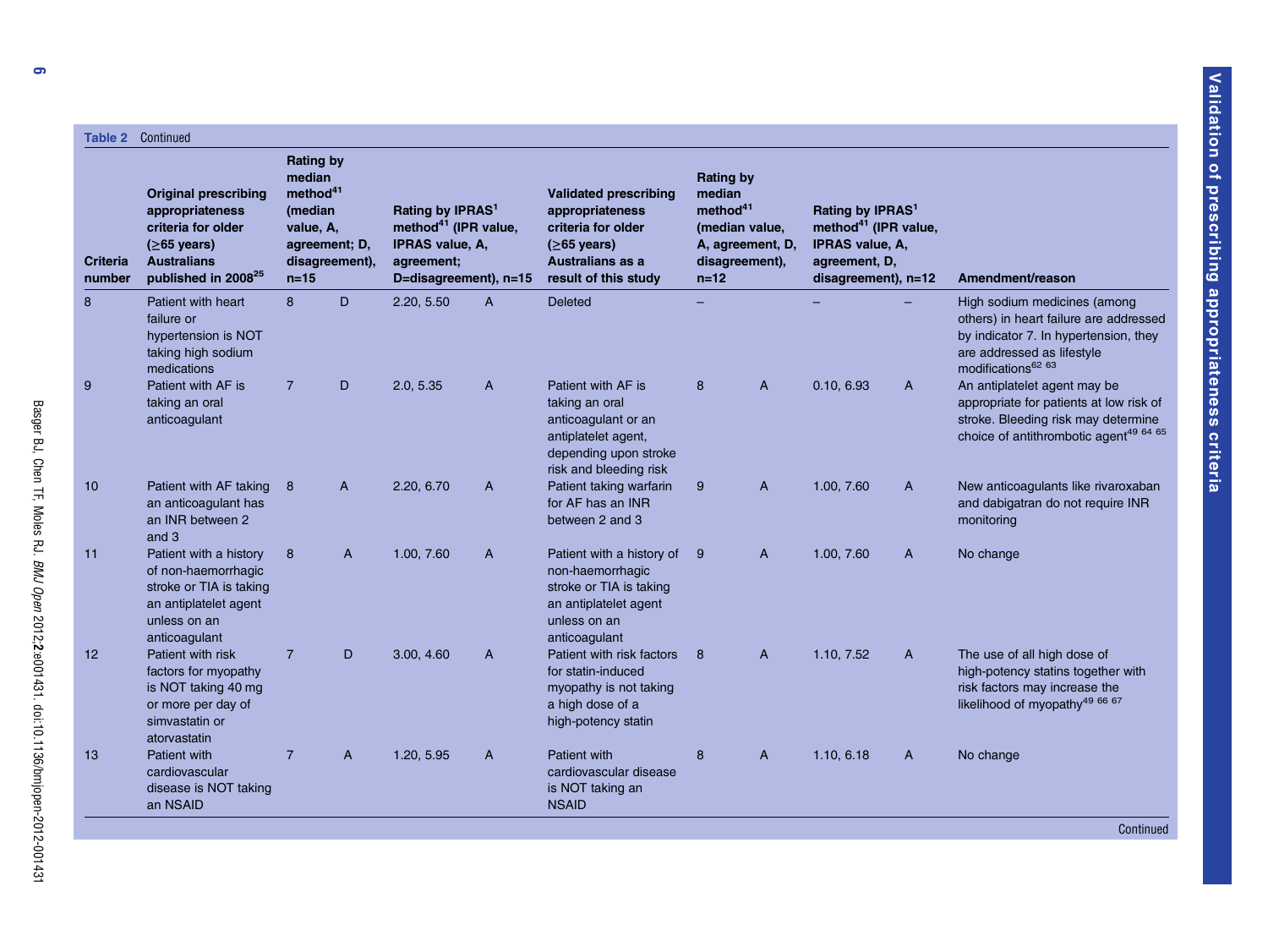| Table 2                   | Continued                                                                                                                                              |                                                                                                       |                |                                                                                                                                   |                |                                                                                                                                                              |                                                              |                                                      |                                                                                                                                    |                |                                                                                                                                                                                                                                                                  |
|---------------------------|--------------------------------------------------------------------------------------------------------------------------------------------------------|-------------------------------------------------------------------------------------------------------|----------------|-----------------------------------------------------------------------------------------------------------------------------------|----------------|--------------------------------------------------------------------------------------------------------------------------------------------------------------|--------------------------------------------------------------|------------------------------------------------------|------------------------------------------------------------------------------------------------------------------------------------|----------------|------------------------------------------------------------------------------------------------------------------------------------------------------------------------------------------------------------------------------------------------------------------|
| <b>Criteria</b><br>number | <b>Original prescribing</b><br>appropriateness<br>criteria for older<br>$(≥65 \text{ years})$<br><b>Australians</b><br>published in 2008 <sup>25</sup> | <b>Rating by</b><br>median<br>method <sup>41</sup><br>(median<br>value, A,<br>agreement; D.<br>$n=15$ | disagreement), | Rating by <b>IPRAS</b> <sup>1</sup><br>method <sup>41</sup> (IPR value,<br>IPRAS value, A,<br>agreement;<br>D=disagreement), n=15 |                | <b>Validated prescribing</b><br>appropriateness<br>criteria for older<br>$(≥65 \text{ years})$<br><b>Australians as a</b><br>result of this study            | <b>Rating by</b><br>median<br>method <sup>41</sup><br>$n=12$ | (median value,<br>A, agreement, D,<br>disagreement), | Rating by IPRAS <sup>1</sup><br>method <sup>41</sup> (IPR value,<br><b>IPRAS value, A,</b><br>agreement, D.<br>disagreement), n=12 |                | Amendment/reason                                                                                                                                                                                                                                                 |
| 14                        | <b>Patient with</b><br>cardiovascular.<br>respiratory disease or<br>diabetes who smokes<br>has been offered<br>smoking cessation<br>therapy            | 9                                                                                                     | $\overline{A}$ | 0.00, 8.35                                                                                                                        | $\overline{A}$ | <b>Patient with</b><br>cardiovascular.<br>respiratory disease or<br>diabetes who smokes<br>has been offered<br>smoking cessation<br>options                  | 9                                                            | $\overline{A}$                                       | 0.00, 8.35                                                                                                                         | $\overline{A}$ | 'Therapy' implies pharmacotherapy,<br>whereas repeated counselling/<br>psychotherapy may be preferred to<br>avoid the risks associated with<br>polypharmacy                                                                                                      |
| 15                        | Patient with type 2<br>diabetes and<br>hypertension and<br>albuminuria is taking<br>an ACEI or A2A                                                     | 8                                                                                                     | $\overline{A}$ | 2.00, 6.85                                                                                                                        | A              | Patient with type 2<br>diabetes and<br>hypertension and<br>albuminuria is taking an<br>ACEI or A2A                                                           | 9                                                            | $\mathsf{A}$                                         | 1.00, 7.60                                                                                                                         | A              | No change                                                                                                                                                                                                                                                        |
| 16                        | Patient with diabetes<br>at high risk of a<br>cardiovascular event<br>is taking an<br>antiplatelet agent<br>unless on an<br>anticoagulant              | $\overline{7}$                                                                                        | D              | 2.20, 5.50                                                                                                                        | $\overline{A}$ | Patient with diabetes at 9<br>high risk of a<br>cardiovascular event is<br>taking an antiplatelet<br>agent unless on an<br>anticoagulant                     |                                                              | $\mathsf{A}$                                         | 1.00, 7.60                                                                                                                         | A              | No change                                                                                                                                                                                                                                                        |
| 17                        | Patient with diabetes<br>is NOT taking a<br>medication which may<br>increase or decrease<br>blood glucose<br>concentrations                            | 5                                                                                                     | D              | 2.20, 3.70                                                                                                                        | A              | Patient with diabetes<br>receiving medications<br>that may affect<br>glycaemic control is<br>having regular<br>monitoring of blood<br>glucose concentrations | 9                                                            | $\overline{A}$                                       | 1.00, 7.60                                                                                                                         | A              | Increased awareness and monitoring<br>may require adjustment of<br>hypoglycaemic medication doses,<br>depending on the need to continue<br>interacting medicines. For example,<br>the start of oral corticosteroids may<br>worsen diabetes control <sup>39</sup> |
| 18                        | Patient with diabetes<br>has had an HbA1c<br>measurement within<br>the previous 6 months                                                               | 8                                                                                                     | $\overline{A}$ | 1.20, 7.45                                                                                                                        | A              | Patient with diabetes<br>has had an HbA1c<br>measurement within<br>the previous 6 months                                                                     | 8                                                            | A                                                    | 1.00, 7.60                                                                                                                         | A              | No change                                                                                                                                                                                                                                                        |
| 19                        | Patient taking<br>metformin for<br>diabetes has had the<br>dose adjusted for<br>creatinine clearance                                                   | 8                                                                                                     | $\mathsf{A}$   | 1.20, 7.45                                                                                                                        | A              | Patient taking<br>metformin for diabetes<br>has had the dose<br>adjusted for renal<br>function                                                               | 9                                                            | A                                                    | 1.00, 7.60                                                                                                                         | A              | Creatinine clearance may represent<br>only one of the methods used to<br>determine renal function<br>Continued                                                                                                                                                   |

Validation of prescribing appropriateness criteria Validation of prescribing appropriateness criteria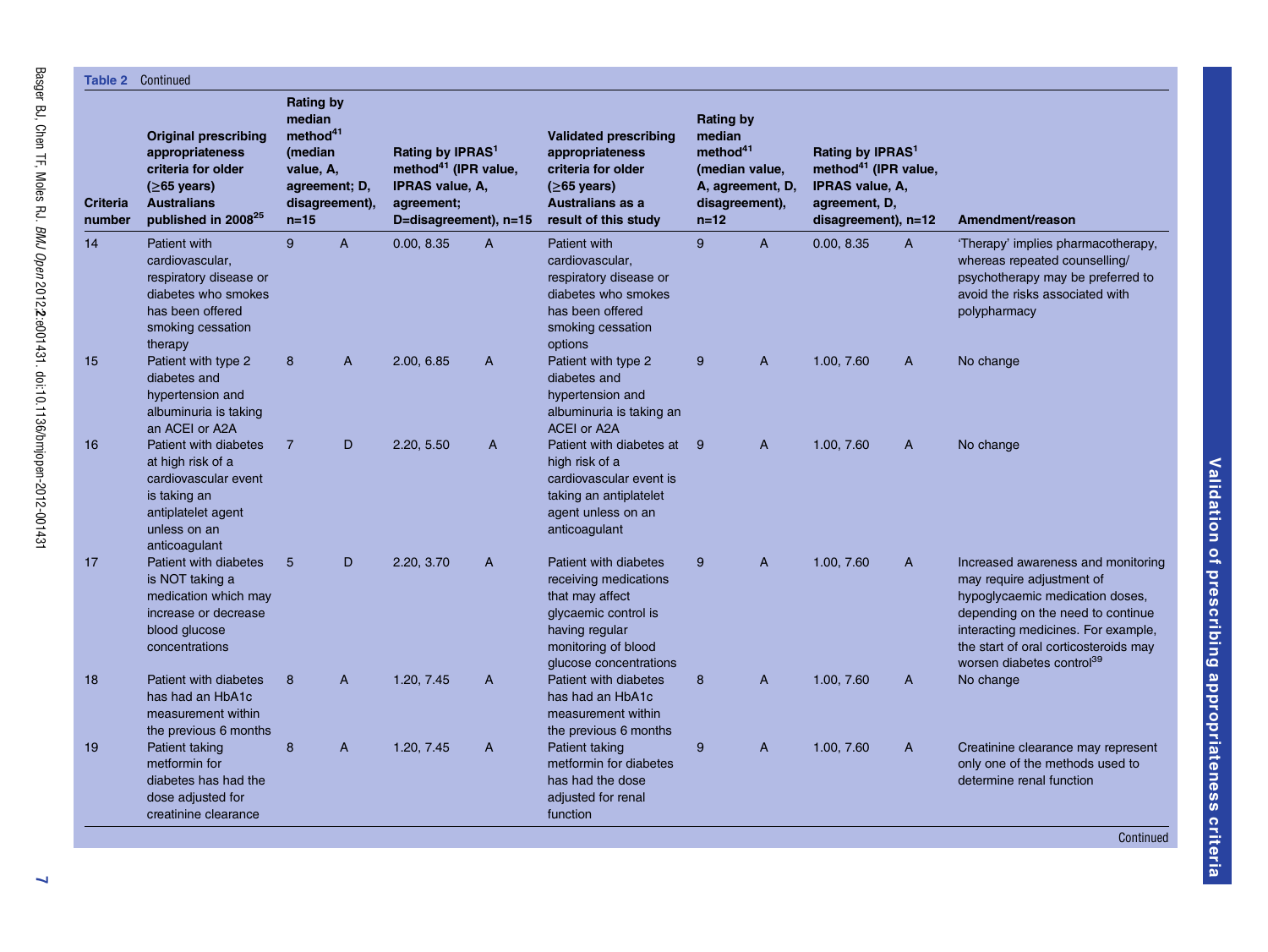| <b>Criteria</b><br>number | <b>Original prescribing</b><br>appropriateness<br>criteria for older<br>$(≥65 \text{ years})$<br><b>Australians</b><br>published in 2008 <sup>25</sup> | Rating by<br>median<br>method <sup>41</sup><br>(median<br>value, A,<br>$n=15$ | agreement; D,<br>disagreement), | Rating by IPRAS <sup>1</sup><br>method <sup>41</sup> (IPR value,<br><b>IPRAS value, A,</b><br>agreement;<br>D=disagreement), n=15 |                | <b>Validated prescribing</b><br>appropriateness<br>criteria for older<br>$(≥65 \text{ years})$<br>Australians as a<br>result of this study | <b>Rating by</b><br>median<br>method <sup>41</sup><br>$n = 12$ | (median value,<br>A, agreement, D,<br>disagreement), | Rating by IPRAS <sup>1</sup><br>method <sup>41</sup> (IPR value,<br><b>IPRAS value, A,</b><br>agreement, D,<br>disagreement), n=12 |              | Amendment/reason                                                                                                                                                                                                                                                       |
|---------------------------|--------------------------------------------------------------------------------------------------------------------------------------------------------|-------------------------------------------------------------------------------|---------------------------------|-----------------------------------------------------------------------------------------------------------------------------------|----------------|--------------------------------------------------------------------------------------------------------------------------------------------|----------------------------------------------------------------|------------------------------------------------------|------------------------------------------------------------------------------------------------------------------------------------|--------------|------------------------------------------------------------------------------------------------------------------------------------------------------------------------------------------------------------------------------------------------------------------------|
| 20                        | Patient taking<br>metformin for<br>diabetes is NOT<br>concurrently taking                                                                              | 6                                                                             | D                               | 2.40, 3.85                                                                                                                        | $\overline{A}$ | <b>Deleted</b>                                                                                                                             |                                                                |                                                      |                                                                                                                                    |              | Glibenclamide is an uncommonly<br>used hypoglycaemic                                                                                                                                                                                                                   |
| 21                        | glibenclamide<br>Patient with OA pain<br>interfering with daily<br>activities has been<br>trialled on<br>paracetamol 2-4<br>q/day                      | 8                                                                             | $\mathsf{A}$                    | 2.00, 6.85                                                                                                                        | A              | Patient with OA pain<br>interfering with daily<br>activities has been<br>trialled on regular<br>paracetamol 2-4 g/day                      | 9                                                              | $\overline{A}$                                       | 0.40, 8.05                                                                                                                         | A            | 'Regular' paracetamol added to<br>improve quality of indicator                                                                                                                                                                                                         |
| 22                        | Patient taking<br>analgesic(s) does<br>NOT have pain that<br>interferes with daily<br>activities                                                       | $\overline{7}$                                                                | D                               | 3.2, 4.75                                                                                                                         | A              | Patient taking analgesic 8<br>(s) has had the dose(s)<br>titrated in order to avoid<br>pain that interferes with<br>daily activities       |                                                                | $\mathsf{A}$                                         | 2.00, 6.85                                                                                                                         | $\mathsf{A}$ | Indicator rephrased to improve clarity                                                                                                                                                                                                                                 |
| 23                        | Patient taking an<br>opioid is on<br>prophylactic treatment<br>for constipation                                                                        | 8                                                                             | $\overline{A}$                  | 2.00, 6.85                                                                                                                        | A              | Patient taking a regular 9<br>opioid is on<br>prophylactic treatment<br>for constipation                                                   |                                                                | $\overline{A}$                                       | 1.00, 7.60                                                                                                                         | $\mathsf{A}$ | 'Regular' use added as 'when<br>required' use may not always require<br>prophylactic treatment                                                                                                                                                                         |
| 24                        | Patient with risk<br>factors for impaired<br>renal function is NOT<br>taking an NSAID                                                                  | 8                                                                             | $\mathsf{A}$                    | 1.00, 7.60                                                                                                                        | A              | Patient with risk factors<br>for impaired renal<br>function is NOT taking<br>an NSAID                                                      | 8                                                              | A                                                    | 1.00, 7.60                                                                                                                         | A            | No change                                                                                                                                                                                                                                                              |
| 25                        | Patient is NOT<br>concurrently taking<br>an ACEI or A2A,<br>diuretic and NSAID<br>(excluding low-dose<br>aspirin)                                      | 9                                                                             | $\overline{A}$                  | 1.00, 7.60                                                                                                                        | A              | Patient is NOT<br>concurrently taking an<br>ACEI or A2A, diuretic<br>and NSAID (excluding<br>low-dose aspirin)                             | 9                                                              | $\overline{A}$                                       | 1.00, 7.60                                                                                                                         | $\mathsf{A}$ | No change                                                                                                                                                                                                                                                              |
| 26                        | Patient with sleep<br>disturbance or anxiety<br>has NOT been taking<br>benzodiazepines for<br>>4 weeks                                                 | 8                                                                             | $\mathsf{A}$                    | 1.20, 7.45                                                                                                                        | A              | Patient has NOT been<br>taking benzodiazepines<br>for $>4$ weeks                                                                           | 9                                                              | $\mathsf{A}$                                         | 1.00, 7.60                                                                                                                         | A            | 'Sleep disturbance or anxiety'<br>deleted. Benzodiazepines increase<br>the risk of oversedation, ataxia,<br>confusion, falls, respiratory<br>depression and short-term memory<br>impairment, and are recommended<br>for short-term use only <sup>39</sup><br>Continued |

 $\bullet$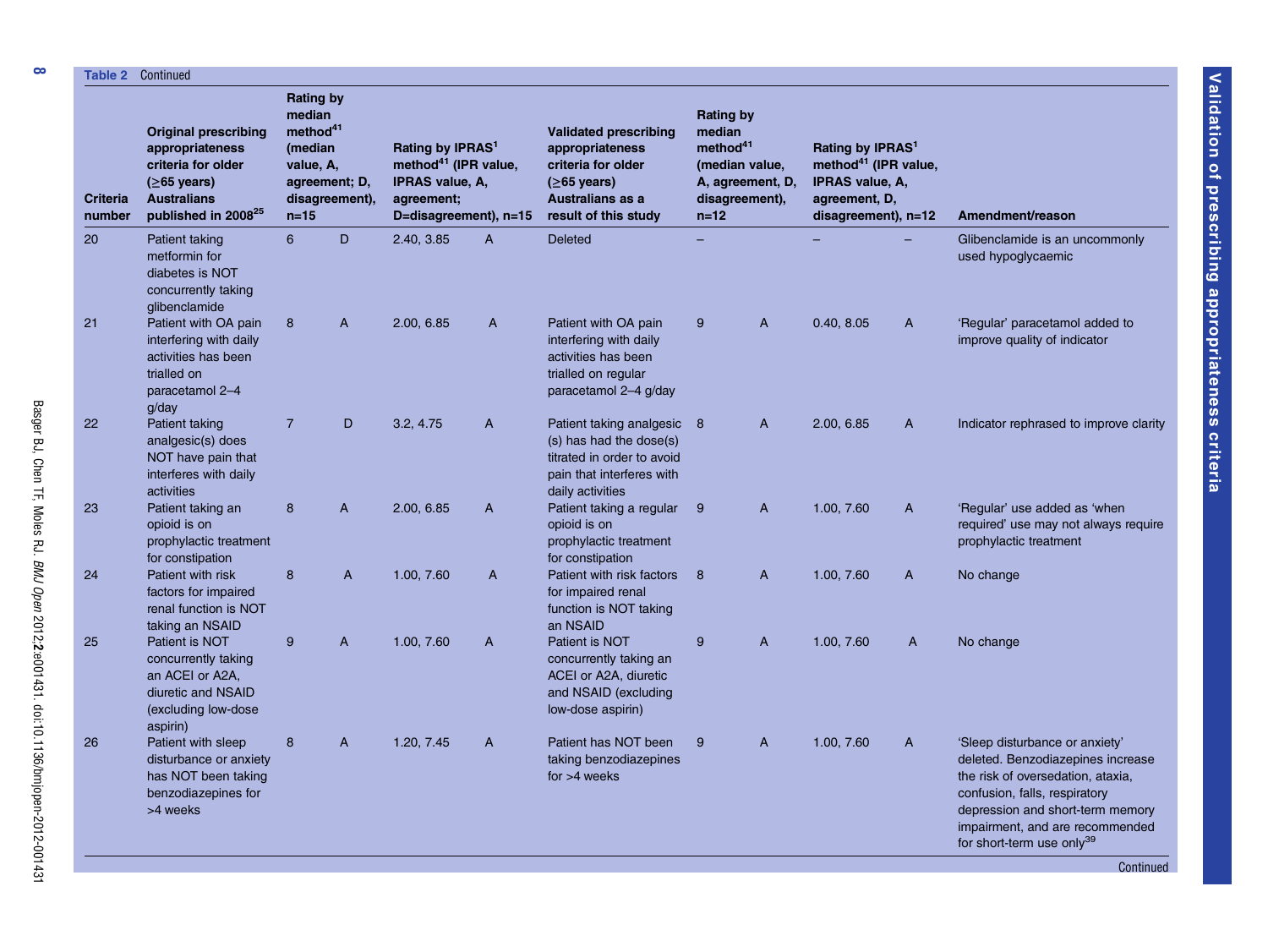| Table 2                   | Continued                                                                                                                                              |                                          |                                                                                                                         |            |                |                                                                                                                                |   |              |            |              |                                                                                                                            |  |                                                                                                                                            |                                                                                                                      |  |                                                                                                                                    |  |                  |
|---------------------------|--------------------------------------------------------------------------------------------------------------------------------------------------------|------------------------------------------|-------------------------------------------------------------------------------------------------------------------------|------------|----------------|--------------------------------------------------------------------------------------------------------------------------------|---|--------------|------------|--------------|----------------------------------------------------------------------------------------------------------------------------|--|--------------------------------------------------------------------------------------------------------------------------------------------|----------------------------------------------------------------------------------------------------------------------|--|------------------------------------------------------------------------------------------------------------------------------------|--|------------------|
| <b>Criteria</b><br>number | <b>Original prescribing</b><br>appropriateness<br>criteria for older<br>$(≥65 \text{ years})$<br><b>Australians</b><br>published in 2008 <sup>25</sup> | <b>Patient with</b><br>depression is NOT | <b>Rating by</b><br>median<br>method <sup>41</sup><br>(median<br>value, A,<br>agreement; D,<br>disagreement),<br>$n=15$ |            |                |                                                                                                                                |   |              |            |              | Rating by IPRAS <sup>1</sup><br>method <sup>41</sup> (IPR value,<br>IPRAS value, A,<br>agreement;<br>D=disagreement), n=15 |  | <b>Validated prescribing</b><br>appropriateness<br>criteria for older<br>$(≥65 \text{ years})$<br>Australians as a<br>result of this study | <b>Rating by</b><br>median<br>method <sup>41</sup><br>(median value,<br>A, agreement, D,<br>disagreement),<br>$n=12$ |  | Rating by IPRAS <sup>1</sup><br>method <sup>41</sup> (IPR value,<br><b>IPRAS value, A,</b><br>agreement, D,<br>disagreement), n=12 |  | Amendment/reason |
| 27                        | taking<br>anticholinergic-type                                                                                                                         | $\overline{7}$                           | D                                                                                                                       | 1.00, 4.60 | A              | <b>Deleted</b>                                                                                                                 |   |              |            |              | The issue of anticholinergic burden is<br>addressed by indicator 32                                                        |  |                                                                                                                                            |                                                                                                                      |  |                                                                                                                                    |  |                  |
| 28                        | antidepressants<br>Patient with a history<br>of falls is NOT taking<br>psychotropic<br>medications                                                     | 8                                        | A                                                                                                                       | 1.00, 6.10 | A              | Patient with a history of<br>falls is NOT taking<br>psychotropic<br>medications                                                | 8 | $\mathsf{A}$ | 1.40, 6.40 | A            | No change                                                                                                                  |  |                                                                                                                                            |                                                                                                                      |  |                                                                                                                                    |  |                  |
| 29                        | Patient taking an<br><b>SSRI is NOT</b><br>concurrently taking<br>medications known to<br>increase the risk of GI<br>bleeding                          | $\overline{7}$                           | D                                                                                                                       | 2.20, 5.20 | A              | <b>Deleted</b>                                                                                                                 |   |              |            |              | Redundant indicator. This issue<br>would be identified by indicator 47                                                     |  |                                                                                                                                            |                                                                                                                      |  |                                                                                                                                    |  |                  |
| 30                        | Patient taking an<br><b>SSRI is NOT</b><br>concurrently taking<br>other medications that<br>may contribute to<br>serotonin toxicity                    | 8                                        | A                                                                                                                       | 2.20, 6.70 | $\mathsf{A}$   | Patient taking an SSRI<br>is NOT concurrently<br>taking other<br>medications that may<br>contribute to serotonin<br>toxicity   | 8 | $\mathsf{A}$ | 1.40, 6.40 | A            | No change. Retained by panel due to<br>its potential significance, despite the<br>use of indicator 47                      |  |                                                                                                                                            |                                                                                                                      |  |                                                                                                                                    |  |                  |
| 31                        | Patient with dementia<br>is NOT receiving<br>anticholinergic<br>medication                                                                             | 8                                        | $\overline{A}$                                                                                                          | 1.20, 7.45 | A              | Patient with dementia is 8<br>NOT receiving<br>anticholinergic<br>medication                                                   |   | $\mathsf{A}$ | 1.00, 7.60 | A            | No change                                                                                                                  |  |                                                                                                                                            |                                                                                                                      |  |                                                                                                                                    |  |                  |
| 32                        | Patient is NOT taking<br>more than one<br>medication with<br>anticholinergic activity                                                                  | 8                                        | A                                                                                                                       | 0.2, 6.70  | A              | Patient is not taking<br>medication with<br><b>SIGNIFICANT</b><br>anticholinergic activity                                     | 8 | $\mathsf{A}$ | 0.40, 7.15 | A            | Rewording focuses on the issue of<br>anticholinergic burden                                                                |  |                                                                                                                                            |                                                                                                                      |  |                                                                                                                                    |  |                  |
| 33                        | Patient taking a PPI is 7<br>NOT taking a<br>medication that may<br>cause dyspepsia                                                                    |                                          | D                                                                                                                       | 3.20, 4.45 | $\overline{A}$ | Patient taking a PPI is<br>NOT taking a<br>medication that may<br>cause dyspepsia<br>unless prescribed for<br>gastroprotection | 8 | $\mathsf{A}$ | 0.40, 7.15 | $\mathsf{A}$ | 'Unless prescribed for<br>gastroprotection' added to improve<br>the accuracy of the indicator<br>Continued                 |  |                                                                                                                                            |                                                                                                                      |  |                                                                                                                                    |  |                  |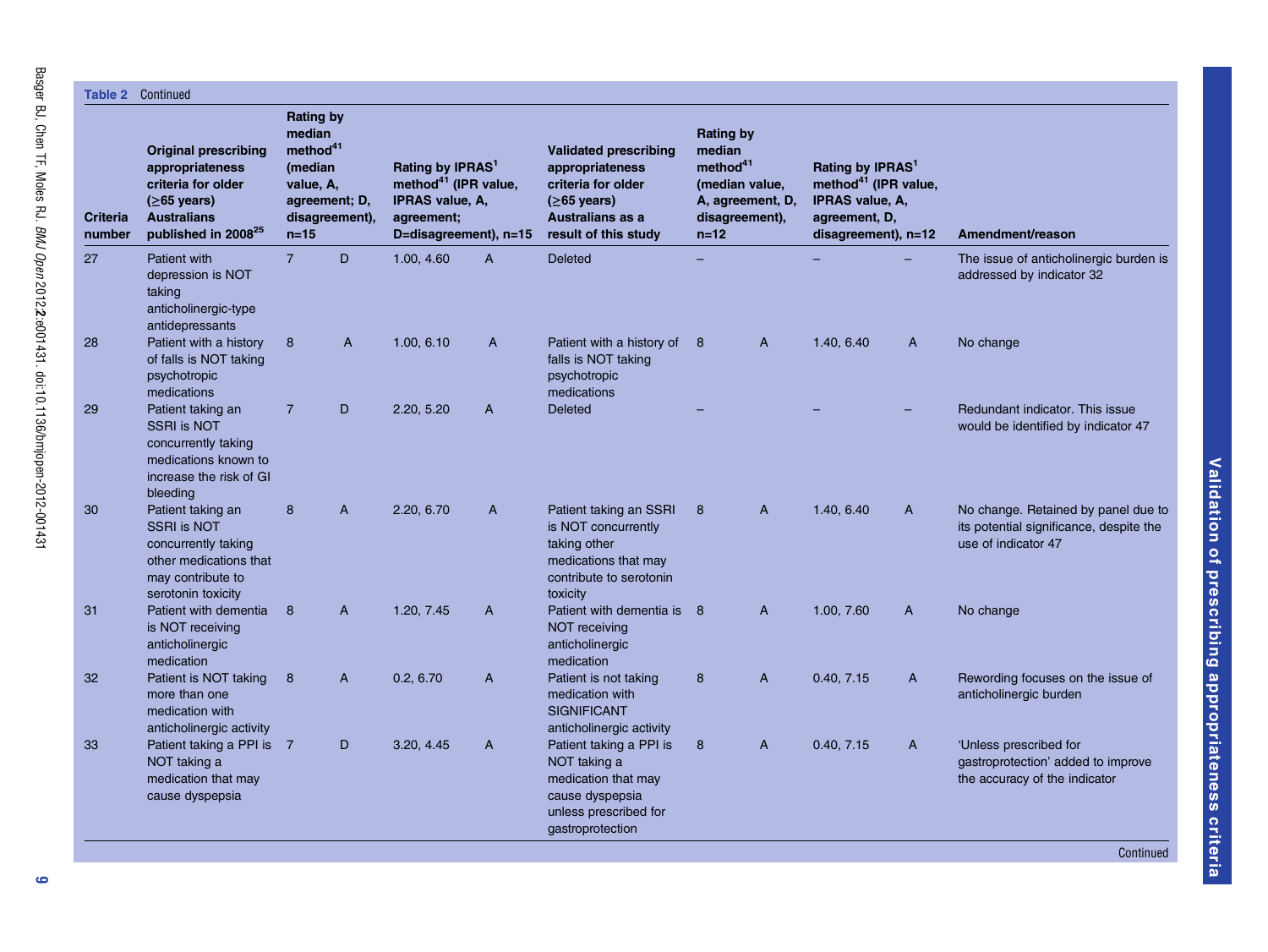|                           | <b>Table 2 Continued</b>                                                                                                                                      |                                                                                      |                                 |                                                                                                                            |                           |                                                                                                                                                                                                          |                                                                |                                                      |                                                                                                                             |                |                                                                                                                                            |
|---------------------------|---------------------------------------------------------------------------------------------------------------------------------------------------------------|--------------------------------------------------------------------------------------|---------------------------------|----------------------------------------------------------------------------------------------------------------------------|---------------------------|----------------------------------------------------------------------------------------------------------------------------------------------------------------------------------------------------------|----------------------------------------------------------------|------------------------------------------------------|-----------------------------------------------------------------------------------------------------------------------------|----------------|--------------------------------------------------------------------------------------------------------------------------------------------|
| <b>Criteria</b><br>number | <b>Original prescribing</b><br>appropriateness<br>criteria for older<br>$(≥65 \text{ years})$<br><b>Australians</b><br>published in 2008 <sup>25</sup>        | <b>Rating by</b><br>median<br>method <sup>41</sup><br>(median<br>value, A,<br>$n=15$ | agreement; D,<br>disagreement), | Rating by IPRAS <sup>1</sup><br>method <sup>41</sup> (IPR value,<br>IPRAS value, A,<br>agreement:<br>D=disagreement), n=15 |                           | <b>Validated prescribing</b><br>appropriateness<br>criteria for older<br>$(≥65 \text{ years})$<br>Australians as a<br>result of this study                                                               | <b>Rating by</b><br>median<br>method <sup>41</sup><br>$n = 12$ | (median value,<br>A, agreement, D,<br>disagreement), | Rating by IPRAS <sup>1</sup><br>method <sup>41</sup> (IPR value,<br>IPRAS value, A,<br>agreement, D,<br>disagreement), n=12 |                | Amendment/reason                                                                                                                           |
| 34                        | Patient with COPD is<br><b>NOT taking</b><br>benzodiazepines                                                                                                  | $\overline{7}$                                                                       | D                               | 3.00, 6.10                                                                                                                 | $\boldsymbol{\mathsf{A}}$ | Patient with COPD is<br><b>NOT taking</b><br>benzodiazepines                                                                                                                                             | 8                                                              | A                                                    | 1.00, 6.10                                                                                                                  | $\overline{A}$ | No change                                                                                                                                  |
| 35                        | Patient with asthma<br>using an inhaled<br>LABA is also using an<br>inhaled corticosteroid                                                                    | 9                                                                                    | A                               | 0.20, 8.20                                                                                                                 | A                         | Patient with asthma<br>using an inhaled LABA<br>is also using an inhaled<br>corticosteroid                                                                                                               | 9                                                              | A                                                    | 1.00, 7.60                                                                                                                  | $\mathsf{A}$   | No change                                                                                                                                  |
| 36                        | Patient using<br>salbutamol or<br>terbutaline inhaler<br>more than three times<br>per week for<br>reversible airways<br>disease has been<br>prescribed an ICS | 9                                                                                    | A                               | 1.00, 7.60                                                                                                                 | A                         | Patient using<br>salbutamol or<br>terbutaline inhaler more<br>than three times per<br>week for reversible<br>airways disease has<br>been prescribed an<br>ICS (except for<br>exercise-induced<br>asthma) | 9                                                              | A                                                    | 0.40, 8.05                                                                                                                  | $\mathsf{A}$   | 'Except for exercise-induced asthma'<br>added to improve the accuracy of the<br>indicator                                                  |
| 37                        | Patient with asthma is 7<br>NOT taking a<br>medication that may<br>worsen asthma                                                                              |                                                                                      | A                               | 1.20, 6.25                                                                                                                 | A                         | Patient with asthma is<br>NOT taking a<br>medication that may<br>worsen asthma                                                                                                                           | 8                                                              | A                                                    | 1.00, 7.60                                                                                                                  | A              | No change                                                                                                                                  |
| 38                        | Female patient with<br>recurrent UTIs has<br>been prescribed<br>intravaginal oestrogen                                                                        | 5                                                                                    | D                               | 2.00, 3.85                                                                                                                 | $\overline{A}$            | <b>Deleted</b>                                                                                                                                                                                           |                                                                |                                                      |                                                                                                                             |                | Evidence for this indicator was<br>judged to be poor <sup>68</sup>                                                                         |
| 39                        | Patient with a<br>creatinine clearance<br><60 ml/min is NOT<br>receiving<br>nitrofurantoin for UTI                                                            | 8                                                                                    | A                               | 2.00, 6.85                                                                                                                 | A                         | Patient with a UTI is<br>not receiving<br>nitrofurantoin or<br>hexamine for<br>prophylaxis or acute<br>treatment                                                                                         | 8                                                              | A                                                    | 1.00, 7.60                                                                                                                  | A              | Hexamine and nitrofurantoin are not<br>recommended for the prophylactic or<br>acute treatment of UTI in older<br>patients <sup>39 49</sup> |
| 40                        | Patient with a<br>creatinine clearance<br><50 ml/min is NOT<br>receiving hexamine<br>for UTI prophylaxis                                                      | 8                                                                                    | A                               | 1.20, 6.25                                                                                                                 | A                         | <b>Deleted</b>                                                                                                                                                                                           |                                                                |                                                      |                                                                                                                             |                | Hexamine and nitrofurantoin are not<br>recommended for the prophylactic<br>treatment of UTI in older patients <sup>39 49</sup>             |
|                           |                                                                                                                                                               |                                                                                      |                                 |                                                                                                                            |                           |                                                                                                                                                                                                          |                                                                |                                                      |                                                                                                                             |                | Continued                                                                                                                                  |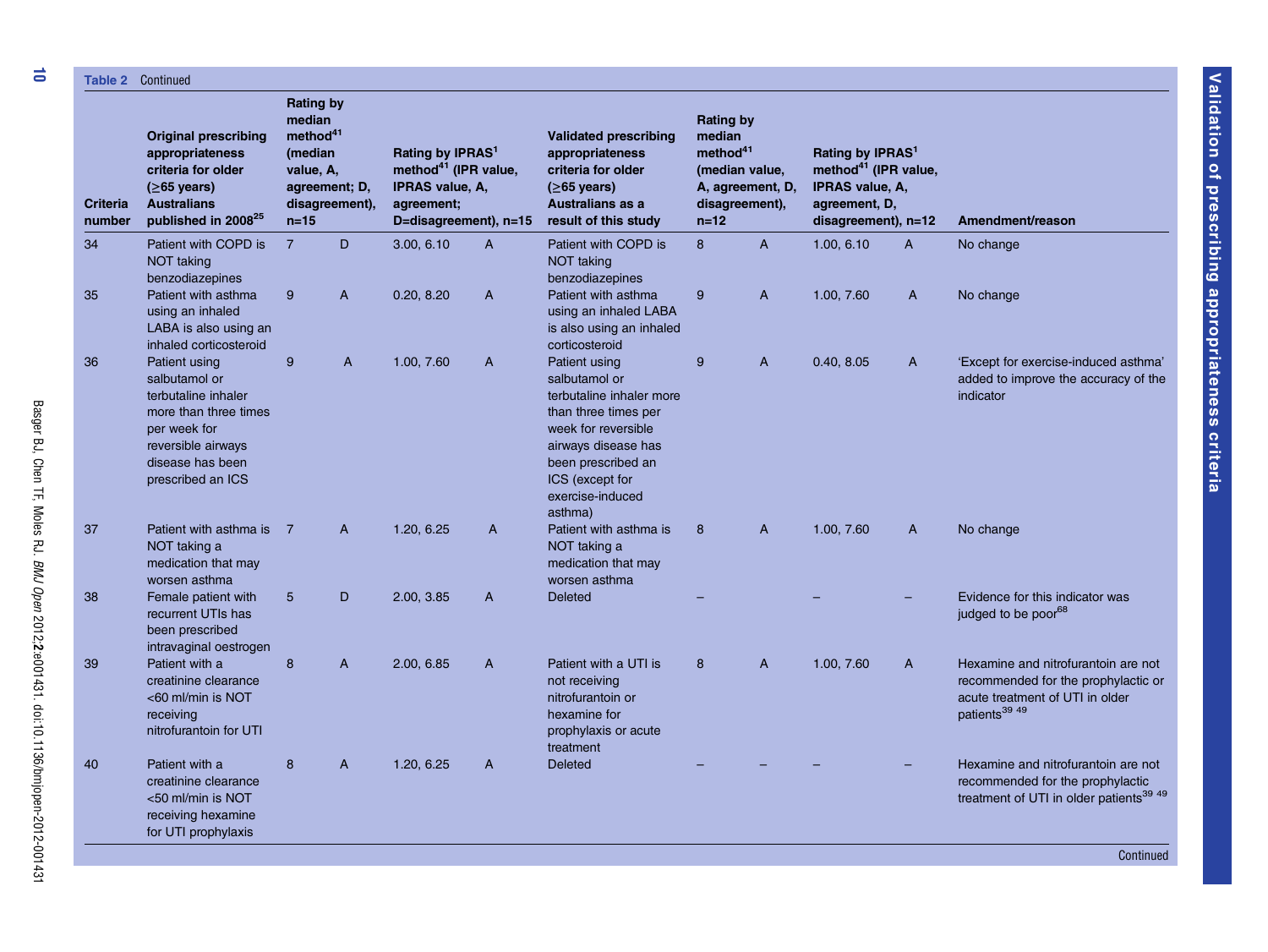| Table 2                   | Continued                                                                                                                                                                   |                                                                                      |                                 |                                                                                                                            |              |                                                                                                                                                                   |                                                                                                                      |                |                                                                                                                                    |   |                                                                                                                                                                                                                                                                                                                                                                                  |
|---------------------------|-----------------------------------------------------------------------------------------------------------------------------------------------------------------------------|--------------------------------------------------------------------------------------|---------------------------------|----------------------------------------------------------------------------------------------------------------------------|--------------|-------------------------------------------------------------------------------------------------------------------------------------------------------------------|----------------------------------------------------------------------------------------------------------------------|----------------|------------------------------------------------------------------------------------------------------------------------------------|---|----------------------------------------------------------------------------------------------------------------------------------------------------------------------------------------------------------------------------------------------------------------------------------------------------------------------------------------------------------------------------------|
| <b>Criteria</b><br>number | <b>Original prescribing</b><br>appropriateness<br>criteria for older<br>$(≥65 \text{ years})$<br><b>Australians</b><br>published in 2008 <sup>25</sup>                      | <b>Rating by</b><br>median<br>method <sup>41</sup><br>(median<br>value, A,<br>$n=15$ | agreement; D,<br>disagreement), | Rating by IPRAS <sup>1</sup><br>method <sup>41</sup> (IPR value,<br>IPRAS value, A,<br>agreement:<br>D=disagreement), n=15 |              | <b>Validated prescribing</b><br>appropriateness<br>criteria for older<br>$(≥65 \text{ years})$<br><b>Australians as a</b><br>result of this study                 | <b>Rating by</b><br>median<br>method <sup>41</sup><br>(median value,<br>A, agreement, D,<br>disagreement),<br>$n=12$ |                | Rating by IPRAS <sup>1</sup><br>method <sup>41</sup> (IPR value,<br><b>IPRAS value, A,</b><br>agreement, D,<br>disagreement), n=12 |   | Amendment/reason                                                                                                                                                                                                                                                                                                                                                                 |
| 41                        | Patient with an URTI<br>is NOT receiving<br>antibiotics                                                                                                                     | $\overline{7}$                                                                       | D                               | 3.00, 4.60                                                                                                                 | $\mathsf{A}$ | Patient with a<br>non-specific URTI is<br><b>NOT</b> receiving<br>antibiotics                                                                                     | 8                                                                                                                    | $\overline{A}$ | 1.00, 7.60                                                                                                                         | A | 'Non-specific' added to improve the<br>accuracy of the indicator                                                                                                                                                                                                                                                                                                                 |
| 42                        | <b>Patient with</b><br>osteoporosis who is<br>not receiving at least<br>600 IU vitamin D daily<br>from dietary sources<br>is receiving<br>supplementation with<br>vitamin D | 8                                                                                    | D                               | 3.20, 4.75                                                                                                                 | $\mathsf{A}$ | <b>Deleted</b>                                                                                                                                                    |                                                                                                                      |                |                                                                                                                                    |   | This indicator is covered by indicator<br>44 and an expanded footnote                                                                                                                                                                                                                                                                                                            |
| 43                        | Patient with<br>osteoporosis who is<br>not receiving at least<br>1200 mg of calcium<br>daily from dietary<br>sources is receiving<br>calcium<br>supplementation             | 8                                                                                    | A                               | 1.60, 5.95                                                                                                                 | $\mathsf{A}$ | <b>Deleted</b>                                                                                                                                                    |                                                                                                                      |                |                                                                                                                                    |   | This indicator is covered by indicator<br>44 and an expanded footnote                                                                                                                                                                                                                                                                                                            |
| 44                        | <b>Patient with</b><br>osteoporosis is<br>receiving<br>antiosteoporotic<br>medication                                                                                       | $\overline{7}$                                                                       | A                               | 1.00, 6.10                                                                                                                 | A            | <b>Patient with</b><br>osteoporosis is<br>receiving appropriate<br>antiosteoporotic<br>medication                                                                 | 8                                                                                                                    | $\mathsf{A}$   | 0.40, 7.15                                                                                                                         | A | 'Appropriate' added and an<br>expanded footnote to include calcium<br>and vitamin D                                                                                                                                                                                                                                                                                              |
| 45                        | Patient using topical<br>corticosteroids does<br>NOT have itch or<br>discomfort that<br>interferes with daily<br>activities                                                 | 6                                                                                    | D                               | 2.00, 5.35                                                                                                                 | A            | Patient using topical<br>corticosteroids for<br>contact or allergic<br>dermatitis does not<br>have itch or discomfort<br>that interferes with daily<br>activities |                                                                                                                      |                |                                                                                                                                    |   | This indicator was deleted by the<br>panel because there was no<br>identification of the diagnosis/<br>condition being treated. However,<br>contact and allergic dermatitis is one<br>of the top 40 most frequently<br>managed problems by general<br>practitioners in patients ≥65 years old<br>in Australia, 36 so this indicator was<br>re-worded by the authors<br>Continued |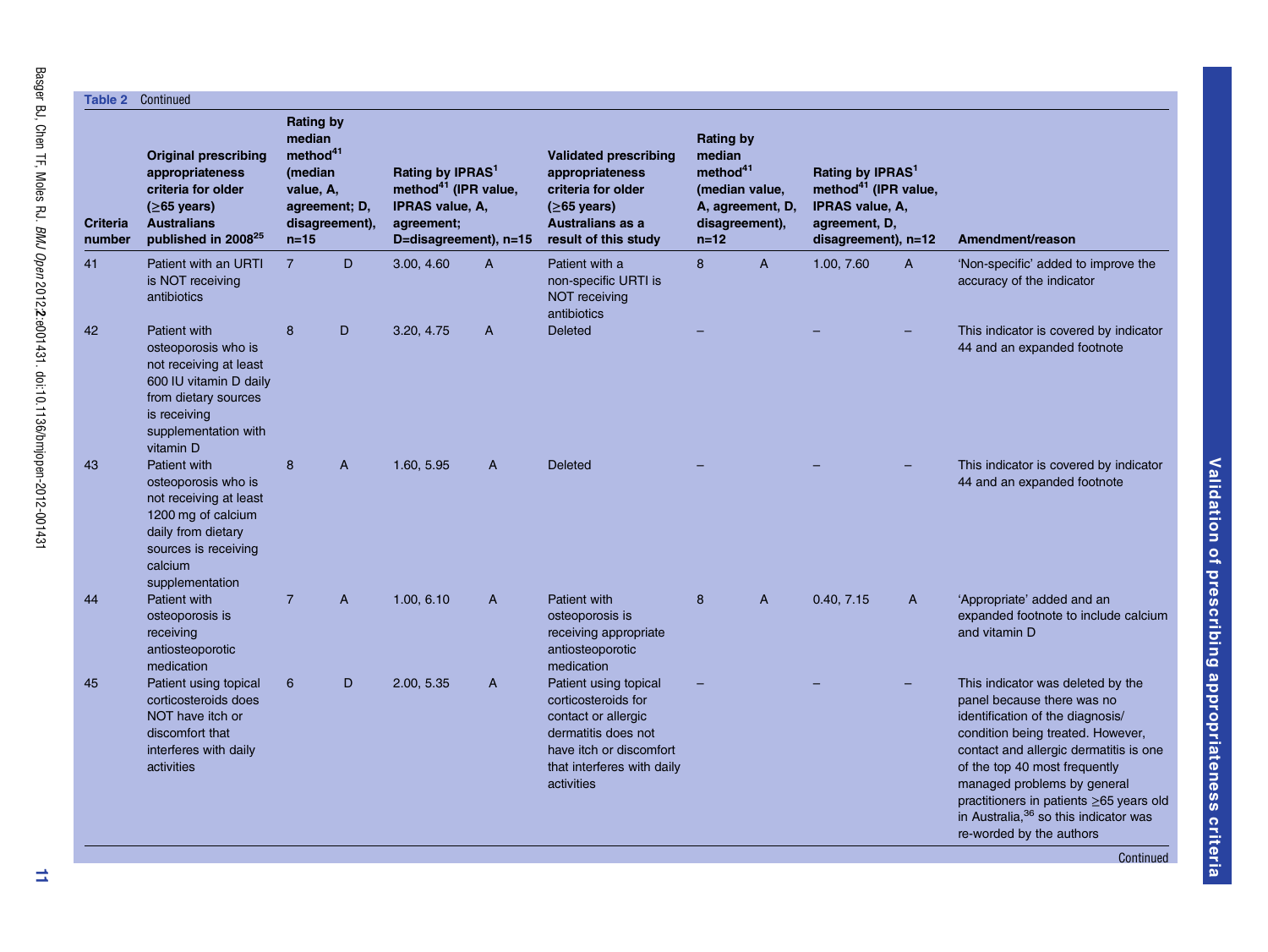|                           | <b>Table 2</b> Continued                                                                                                                               |                                                                                                         |                |                                                                                                                            |   |                                                                                                                                            |                                                                                |                                    |                                                                                                                               |              |                                                                                                                                                                                                                                                                                                                                                                                                 |
|---------------------------|--------------------------------------------------------------------------------------------------------------------------------------------------------|---------------------------------------------------------------------------------------------------------|----------------|----------------------------------------------------------------------------------------------------------------------------|---|--------------------------------------------------------------------------------------------------------------------------------------------|--------------------------------------------------------------------------------|------------------------------------|-------------------------------------------------------------------------------------------------------------------------------|--------------|-------------------------------------------------------------------------------------------------------------------------------------------------------------------------------------------------------------------------------------------------------------------------------------------------------------------------------------------------------------------------------------------------|
| <b>Criteria</b><br>number | <b>Original prescribing</b><br>appropriateness<br>criteria for older<br>$(≥65 \text{ years})$<br><b>Australians</b><br>published in 2008 <sup>25</sup> | <b>Rating by</b><br>median<br>method <sup>41</sup><br>(median<br>value, A,<br>agreement; D,<br>$n = 15$ | disagreement), | Rating by IPRAS <sup>1</sup><br>method <sup>41</sup> (IPR value,<br>IPRAS value, A,<br>agreement;<br>D=disagreement), n=15 |   | <b>Validated prescribing</b><br>appropriateness<br>criteria for older<br>$(≥65 \text{ years})$<br>Australians as a<br>result of this study | <b>Rating by</b><br>median<br>method <sup>41</sup><br>(median value,<br>$n=12$ | A, agreement, D,<br>disagreement), | Rating by IPRAS <sup>1</sup><br>method <sup>41</sup> (IPR value,<br>IPRAS value, A,<br>agreement, D,<br>disagreement), $n=12$ |              | Amendment/reason                                                                                                                                                                                                                                                                                                                                                                                |
| 46                        | Patient has received<br>influenza and<br>pneumococcal<br>vaccination                                                                                   | 9                                                                                                       | $\mathsf{A}$   | 1.00, 7.60                                                                                                                 | A | Patient has received<br>influenza and<br>pneumococcal<br>vaccination                                                                       | 9                                                                              | A                                  | 0.00, 8.35                                                                                                                    | $\mathsf{A}$ | No change                                                                                                                                                                                                                                                                                                                                                                                       |
| 47                        | Patient has no<br>significant medication<br><b>interactions</b><br>(agreement between<br>two medication<br>interaction databases)                      | 8                                                                                                       | D              | 3.00, 6.10                                                                                                                 | A | Patient has no clinically 8<br>significant medication<br>interactions (agreement<br>between two<br>medication interaction<br>databases)    |                                                                                | A                                  | 0.40, 7.15                                                                                                                    | $\mathsf{A}$ | 'Clinically' added to improve the<br>accuracy of the indicator                                                                                                                                                                                                                                                                                                                                  |
| 48                        | Patient has had no<br>significant change in<br>medications in the<br>previous 90 days                                                                  | $5\phantom{.0}$                                                                                         | D              | 1.20, 3.25                                                                                                                 | A | <b>Deleted</b>                                                                                                                             |                                                                                |                                    |                                                                                                                               |              | It was preferred to transfer this<br>information to the explanatory text of<br>the article                                                                                                                                                                                                                                                                                                      |
| <b>New</b>                |                                                                                                                                                        |                                                                                                         |                |                                                                                                                            |   | Patient taking thyroid<br>hormone replacement<br>therapy has had a<br>serum TSH<br>measurement within<br>the previous 12 months            |                                                                                |                                    |                                                                                                                               |              | Thyroid disease is a common<br>medical condition managed by GPs<br>in older Australians <sup>36 69</sup>                                                                                                                                                                                                                                                                                        |
| <b>New</b>                |                                                                                                                                                        |                                                                                                         |                |                                                                                                                            |   | Patient with coronary<br>heart disease is taking<br>an ACEI or A2A                                                                         |                                                                                |                                    |                                                                                                                               |              | ACEIs or A2As reduce the risk of<br>cardiovascular events <sup>70</sup> 71. However,<br>a high incidence of comorbid disease<br>in CHD (commonly arthritis or<br>respiratory disease) or other clinical<br>factors (eg, dizziness or falls,<br>cognitive impairment, use of >5<br>medicines, patient preference) may<br>be more important in determining<br>medication priorities <sup>72</sup> |

ACEI, ACE inhibitor; AF, atrial fibrillation; A2A, angiotensin 2 receptor antagonist; CHD, coronary heart disease; COPD, chronic obstructive pulmonary disease; HbA1c, glycosylated haemoglobin; HF-LVSD, heart failure with left ventricular systolic dysfunction; HFPEF, heart failure with preserved ejection fraction; GI, gastrointestinal; GP, general physician; ICS, inhaled corticosteroid; IHD, ischaemic heart disease; INR, international normalized ration; IPR, interpercentile range; IPRAS, interpercentile range adjusted for symmetry; LABA, long-acting β agonist; MI, myocardial infarct; NSAID, non-steroidal anti-inflammatory drug; OA, osteoarthritis; PPI, proton pump inhibitor; SSRI, selective serotonin reuptake inhibitor; Statin, HMG-coenzyme A reductase inhibitor; TIA, transient ischaemic attack; TSH, thyroid stimulating hormone; UTI, urinary tract infection; URTI, upper respiratory tract infection.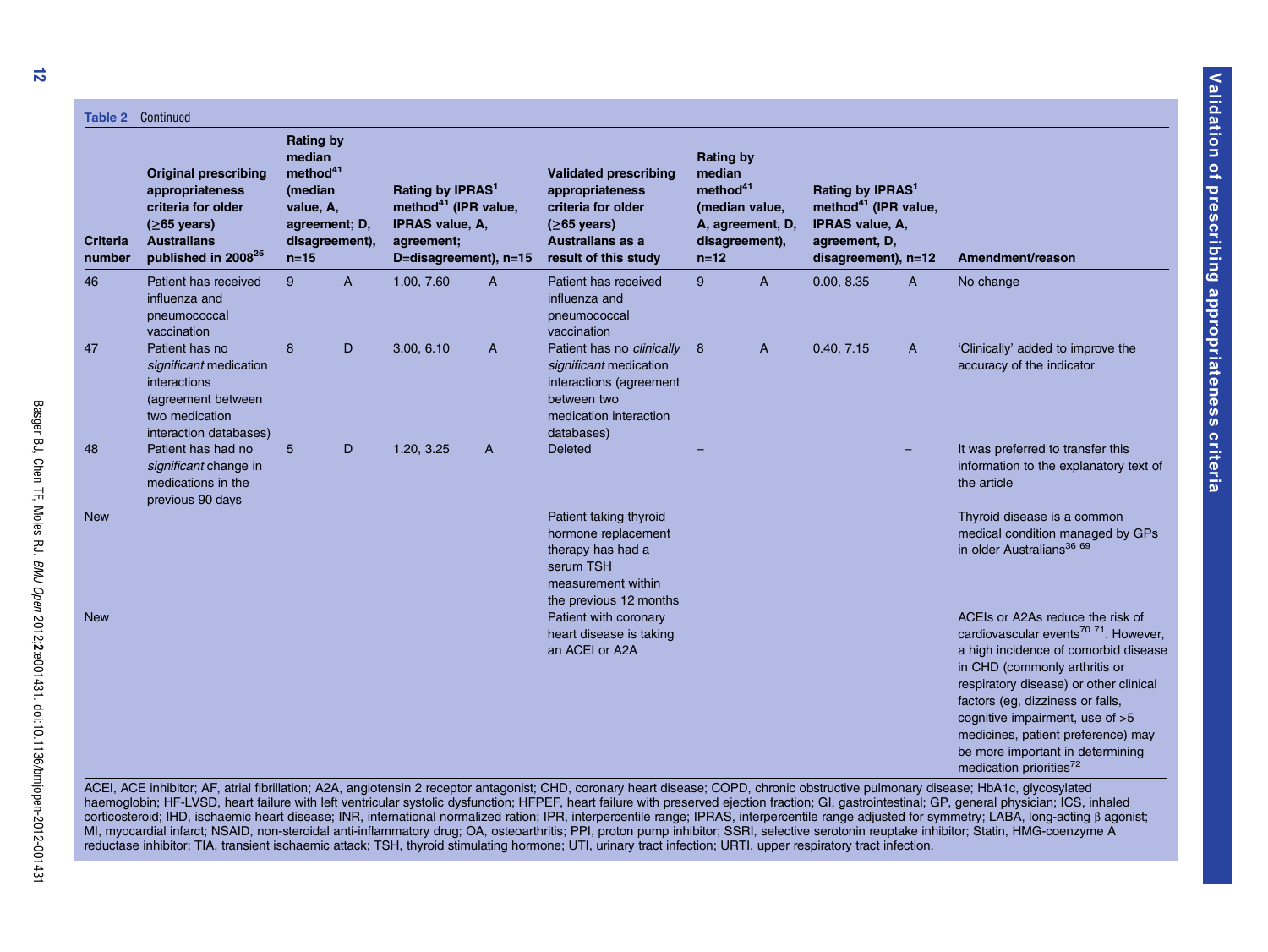|                           | Table 3 Validated prescribing appropriateness criteria for older Australians ( $\geq$ 65 years) for commonly used medications and<br>medical conditions*, †, ‡ (*for usage information for certain criteria, see table 4) |
|---------------------------|---------------------------------------------------------------------------------------------------------------------------------------------------------------------------------------------------------------------------|
| <b>Criteria</b><br>number | <b>Validated criteria</b>                                                                                                                                                                                                 |
| 1                         | Patient taking an antihypertensive is at the target blood pressure appropriate for them*                                                                                                                                  |
| $\overline{c}$            | Patient at high risk of a recurrent cardiovascular event is taking a statin*                                                                                                                                              |
| 3                         | Patient with CHD or a history of MI is taking a $\beta$ -blocker                                                                                                                                                          |
| 4                         | Patient with CHD or a history of MI is taking an antiplatelet agent unless taking an oral anticoagulant*                                                                                                                  |
| 5                         | Patient with CHD is taking an ACEI or A2A*                                                                                                                                                                                |
| 6                         | Patient with stable heart failure with HF-LVSD is taking a $\beta$ -blocker                                                                                                                                               |
| $\overline{7}$            | Patient with stable heart failure with HF-LVSD is taking an ACEI or A2A*                                                                                                                                                  |
| 8<br>9                    | Patient with HF-LVSD or HFPEF is NOT taking medications which may exacerbate heart failure*<br>Patient with AF is taking an oral anticoagulant or an antiplatelet agent, depending on stroke risk and bleeding<br>risk*   |
| 10                        | Patient taking warfarin for AF has an INR between 2 and 3                                                                                                                                                                 |
| 11                        | Patient with a history of non-haemorrhagic stroke or TIA is taking an antiplatelet agent unless taking an                                                                                                                 |
|                           | anticoagulant                                                                                                                                                                                                             |
| 12                        | Patient with risk factors for statin-induced myopathy is not taking a high dose of a high-potency statin*                                                                                                                 |
| 13                        | Patient with cardiovascular disease is NOT taking an NSAID                                                                                                                                                                |
| 14                        | Patient with cardiovascular, respiratory disease or diabetes who smokes has been offered smoking cessation<br>options*                                                                                                    |
| 15                        | Patient with type 2 diabetes and hypertension and albuminuria is taking an ACEI or A2A                                                                                                                                    |
| 16                        | Patient with diabetes at high risk of a cardiovascular event is taking an antiplatelet agent unless on an<br>anticoagulant                                                                                                |
| 17                        | Patient with diabetes taking medications that may affect glycemic control is receiving regular monitoring of blood<br>glucose concentrations*                                                                             |
| 18                        | Patient with diabetes has had an HbA1c measurement within the previous 6 months*                                                                                                                                          |
| 19                        | Patient taking metformin for diabetes has had the dose adjusted for renal function*                                                                                                                                       |
| 20                        | Patient taking thyroid hormone replacement therapy has had a serum TSH measurement within the previous<br>12 months                                                                                                       |
| 21                        | Patient with OA pain interfering with daily activities has been trialled on regular paracetamol 2-4 g/day                                                                                                                 |
| 22                        | Patient taking analgesic(s) has had the dose(s) titrated in order to avoid pain that interferes with daily activities                                                                                                     |
| 23                        | Patient taking a regular opioid is on prophylactic treatment for constipation                                                                                                                                             |
| 24                        | Patient with risk factors for impaired renal function is NOT taking an NSAID*                                                                                                                                             |
| 25                        | Patient is NOT concurrently taking an ACEI or A2A, diuretic and NSAID (excluding low-dose aspirin)                                                                                                                        |
| 26                        | Patient has NOT been taking benzodiazepines for >4 weeks*                                                                                                                                                                 |
| 27                        | Patient with a history of falls is NOT taking psychotropic medications*                                                                                                                                                   |
| 28                        | Patient taking an SSRI is NOT concurrently taking other medications that may contribute to serotonin toxicity*                                                                                                            |
| 29<br>30                  | Patient with dementia is NOT receiving anticholinergic medication*<br>Patient is not taking medication with SIGNIFICANT anticholinergic activity*                                                                         |
| 31                        | Patient taking a PPI is NOT taking a medication that may cause dyspepsia unless prescribed for                                                                                                                            |
|                           | qastroprotection*                                                                                                                                                                                                         |
| 32                        | Patient with COPD is NOT taking benzodiazepines                                                                                                                                                                           |
| 33                        | Patient with asthma using an inhaled LABA is also using an inhaled corticosteroid                                                                                                                                         |
| 34                        | Patient using salbutamol or terbutaline inhaler more than three times per week for reversible airways disease                                                                                                             |
|                           | has been prescribed an ICS (except for exercise-induced asthma)                                                                                                                                                           |
| 35                        | Patient with asthma is NOT taking a medication that may worsen asthma*                                                                                                                                                    |
| 36                        | Patient with a UTI is not receiving nitrofurantoin or hexamine for prophylaxis or acute treatment                                                                                                                         |
| 37                        | Patient with a non-specific URTI is NOT receiving antibiotics*                                                                                                                                                            |
| 38                        | Patient with osteoporosis is receiving appropriate antiosteoporotic medication*                                                                                                                                           |
| 39                        | Patient has received influenza and pneumococcal vaccination                                                                                                                                                               |
| 40                        | Patient using topical corticosteroids for contact or allergic dermatitis does not have itch or discomfort that<br>interferes with daily activities                                                                        |
| 41                        | Patient has no <i>clinically significant</i> medication interactions (agreement between two medication interaction<br>databases)*                                                                                         |
|                           | *These criteria are intended to be used by appropriately trained and qualified health professionals, as a tool to assist in making medication<br>management decisions as part of the medication review process.           |

†Prior to the start of any medication, the contraindications and precautions for that medication should be considered.

‡The intended result of using these criteria is the reasonable and appropriate medication management of individual patients, rather than the systematic application of these criteria to all patients irrespective of other considerations.

A2A, angiotensin 2 receptor antagonist; ACEI, ACE inhibitor; AF, atrial fibrillation; CHD, coronary heart disease; COPD, chronic obstructive pulmonary disease; HbA1c, glycosylated haemoglobin; HF-LVSD, heart failure with left ventricular systolic dysfunction; HFPEF, heart failure with preserved ejection fraction; ICS, inhaled corticosteroid; INR, international normalised ratio; LABA, long-acting β agonist; MI, myocardial infarct; NSAID, non-steroidal anti-inflammatory drug; OA, osteoarthritis; PPI, proton pump inhibitor; SSRI, selective serotonin reuptake inhibitor; TIA, transient ischaemic attack; TSH, thyroid stimulating hormone; UTI, urinary tract infection; URTI, upper respiratory tract infection.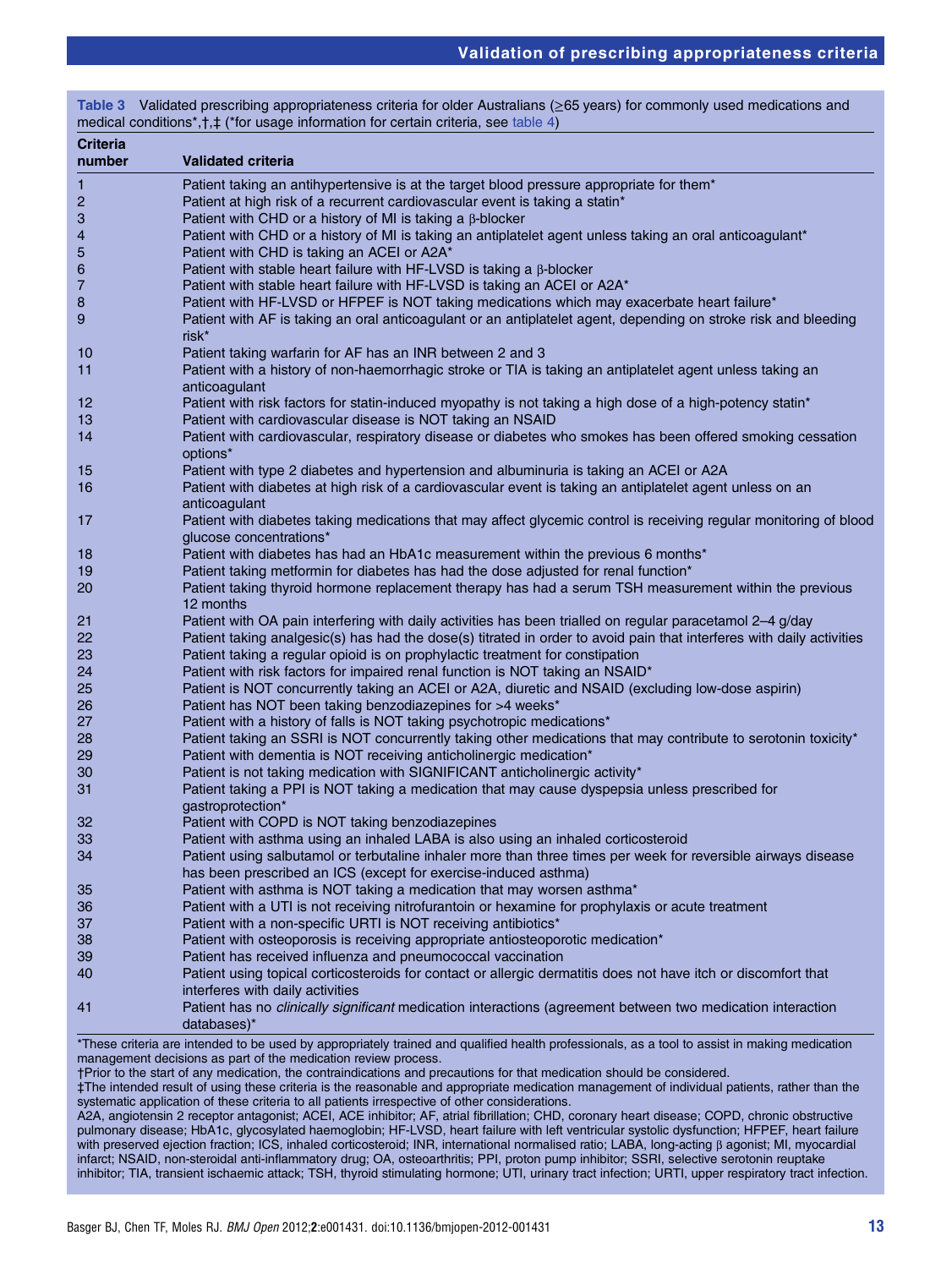| Table 4<br>Criteria usage information |  |
|---------------------------------------|--|
|---------------------------------------|--|

| <b>Criteria</b><br>number | <b>Description of issue</b>                                                          | <b>Details</b>                                                                                                                                                                                                                                                                                                                                                                                                                                                                                                                                                                                                                                                |
|---------------------------|--------------------------------------------------------------------------------------|---------------------------------------------------------------------------------------------------------------------------------------------------------------------------------------------------------------------------------------------------------------------------------------------------------------------------------------------------------------------------------------------------------------------------------------------------------------------------------------------------------------------------------------------------------------------------------------------------------------------------------------------------------------|
| 1                         | Blood pressure targets<br>(mm Hg)                                                    | Proteinuria >1 g/day (with or without diabetes) <125/75. CHD, diabetes,<br>chronic kidney disease, proteinuria (>300 mg/day), stroke or TIA<130/80.<br>Others <140/90. <sup>39</sup> Current blood pressure guidelines may not be appropriate<br>for all older patients, such as the oldest old; in palliative care; and for those<br>who are/become hypotensive and/or fall <sup>47 49-52 73</sup>                                                                                                                                                                                                                                                           |
| 2                         | Patients at high risk of a<br>cardiovascular event (>15%<br>within the next 5 years) | Age >75 years; history of diabetes, moderate or severe chronic kidney disease<br>(persistent proteinuria, GFR<60 ml/min, eGFR<45 ml/min/1.73 m <sup>2</sup> ),<br>hypercholesterolaemia (familial, TC>7.5 mmol/l), SBP≥180 or<br>DBP≥110 mm Hg, ISH (SBP≥160 and DBP≤70 mm Hg), CHD, stroke, TIA,<br>PAD, heart failure, aortic disease, LVH, family history of premature CVD. <sup>39 74</sup><br>The benefits of statins and risks of adverse effects are uncertain towards the<br>end of life <sup>75</sup>                                                                                                                                                |
| 4                         | Antiplatelet agents and oral<br>anticoagulants                                       | Antiplatelet agents: aspirin, clopidogrel, dipyridamole and ticlopidine. Oral<br>anticoagulants: dabigatran, phenindione, rivaroxaban and warfarin                                                                                                                                                                                                                                                                                                                                                                                                                                                                                                            |
| 5                         | Use of ACEI or A2A in CHD                                                            | A high incidence of comorbid disease in CHD (typically arthritis and/or<br>respiratory disease) or other clinical factors (eg, dizziness or falls, cognitive<br>impairment, use of >5 medicines, patient preference) may be considerations in<br>determining medication prescribing priorities <sup>30</sup> 34 72                                                                                                                                                                                                                                                                                                                                            |
| 8                         | Medications that may<br>exacerbate heart failure                                     | HF-LVSD: anti-arrhythmic medicines (except for heart failure-specific<br>β-blockers and amiodarone), non-dihydropyridine calcium-channel blockers<br>(eg, verapamil or diltiazem), clozapine, corticosteroids, NSAIDs (excluding<br>low-dose aspirin), thiazolidinediones, TNF- $\alpha$ inhibitors, topical β-blockers<br>(when added to systemic β-blockers), tricyclic antidepressants. <sup>49 76 77</sup> HFPEF:<br>venodilators (eg, isosorbide dinitrate), potent arterial vasodilators (eg,<br>hydrallazine), digoxin (unless AF), excessive use of diuretics. Note; verapamil<br>and diltiazem may improve diastolic function in HFPEF <sup>60</sup> |
| 9                         | Stroke risk and bleeding risk                                                        | Stroke risk can be calculated using $CHADS2$ or $CHA2DS2$ -VASc. <sup>78</sup> Risk<br>factors for coumarin-related bleeding complications: advanced age,<br>uncontrolled hypertension, history of MI or IHD, cerebrovascular disease,<br>anaemia or a history of bleeding, concomitant use of aspirin/polypharmacy <sup>79</sup>                                                                                                                                                                                                                                                                                                                             |
| 12                        | Risk factors for statin<br>myopathy; high dose of<br>high-potency statins            | Age >70 years, presence of disease states (diabetes, hypothyroidism, renal<br>and hepatic disease), concurrent use of ciclosporin, fibrates, CYP3A4<br>inhibitors (eg, diltiazem, macrolides, protease inhibitors, verapamil (except for<br>pravastatin and rosuvastatin), severe intercurrent illness (infection, trauma and<br>metabolic disorder), dose > 40 mg daily. High dose of high-potency statins;<br>≥40 mg atorvastatin or simvastatin; >10 mg rosuvastatin <sup>39 80</sup>                                                                                                                                                                      |
| 14                        | Smoking cessation options                                                            | Counselling (extended, brief, telephone), support services (professional,<br>family, social, work), pharmacotherapy                                                                                                                                                                                                                                                                                                                                                                                                                                                                                                                                           |
| 17                        | Medications that may affect<br>glycaemic control                                     | Increase blood glucose: baclofen, clozapine, ciclosporin, glucocorticoids,<br>haloperidol, olanzapine, paliperidone, phenytoin, protease inhibitors,<br>quetiapine, risperidone, sirolimus, tacrolimus and tricyclic antidepressants.<br>Decrease blood glucose: excessive alcohol, disopyramide, perhexiline,<br>quinine, trimethoprim/sulphamethoxazole <sup>39</sup>                                                                                                                                                                                                                                                                                       |
| 18                        | Six-monthly HbA1c<br>measurements                                                    | Treatment intensification in response to less than optimally controlled HbA1c<br>may be inappropriate in patients with limited life expectancy or in frail older<br>patients <sup>81</sup> 82                                                                                                                                                                                                                                                                                                                                                                                                                                                                 |
| 19                        | Metformin dose                                                                       | Based on creatinine clearance: 60-90 ml/min, maximum 2 g daily; 30-60 ml/<br>min, maximum 1 g daily; < 30 ml/min avoid use. $^{39}$ Based on eGFR: review<br>dose if eGFR<45 ml/min/1.73 m <sup>2</sup> ; avoid if eGFR<30 ml/min/1.73 m <sup>2 as</sup>                                                                                                                                                                                                                                                                                                                                                                                                      |
| 24                        | Risk factors for impaired renal<br>function                                          | Volume depletion, age >60 years, salt-restricted diet, concomitant use of<br>ACEIs, A2As, ciclosporin or aspirin, GFR ≤60 ml/min, cirrhosis, heart failure <sup>84</sup>                                                                                                                                                                                                                                                                                                                                                                                                                                                                                      |
| 26                        | Benzodiazepine use                                                                   | Benzodiazepines increase the risk of oversedation, ataxia, confusion, falls,<br>respiratory depression and short-term memory impairment, and are<br>recommended for short-term use only <sup>39</sup>                                                                                                                                                                                                                                                                                                                                                                                                                                                         |
| 27                        | Falls and psychotropic<br>medications                                                | Psychotropic medications=antidepressants (all), anxiolytics/hypnotics,<br>antipsychotics. <sup>85</sup> 86 Medications causing (postural) hypotension<br>Continued                                                                                                                                                                                                                                                                                                                                                                                                                                                                                            |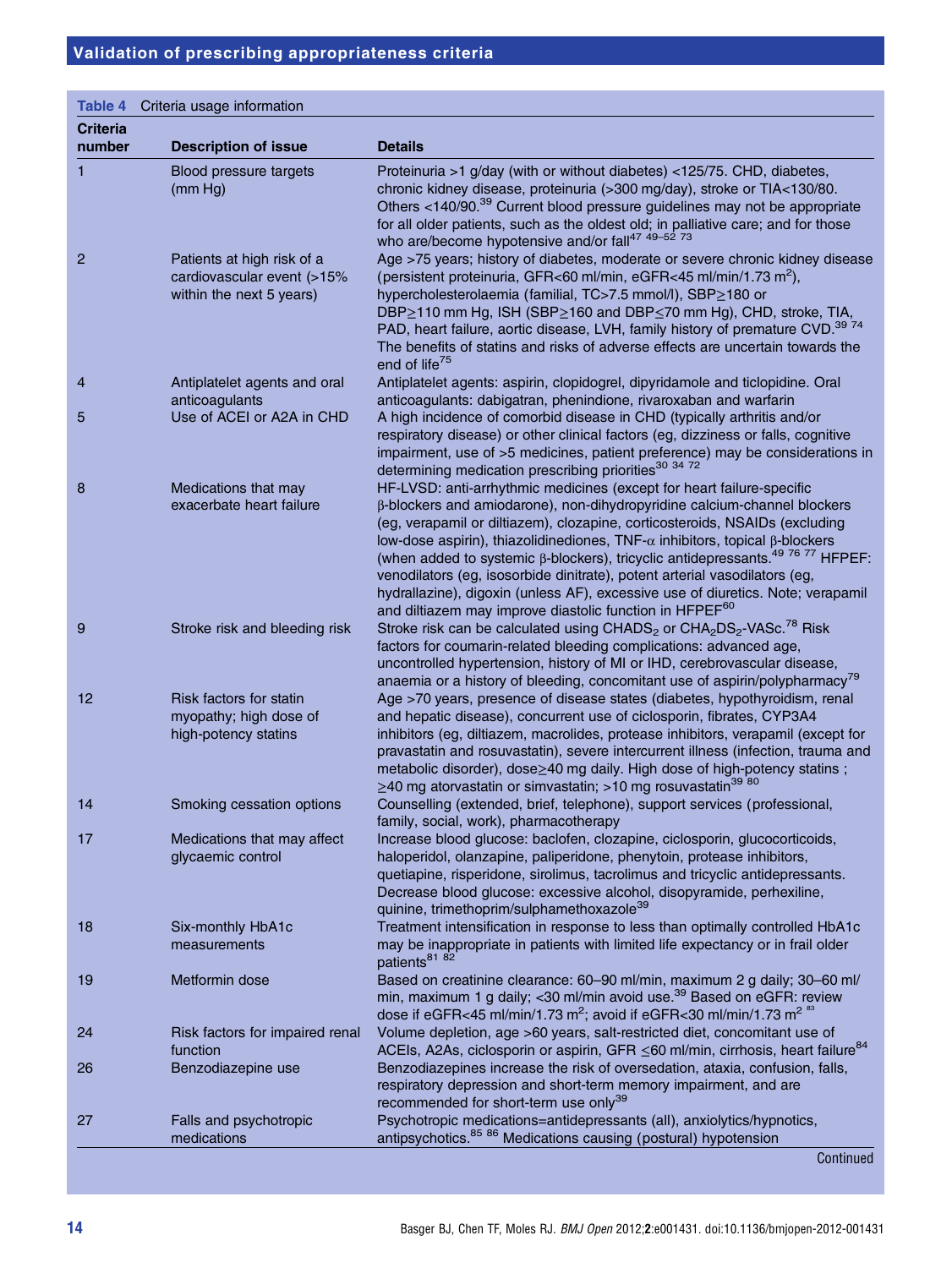| Continued<br>Table 4      |                                                             |                                                                                                                                                                                                                                                                                                                                                                                                                                                                                                                                                                                                                                                                                                                                                                                                                                                                                                                                                                                                                                                                                                           |
|---------------------------|-------------------------------------------------------------|-----------------------------------------------------------------------------------------------------------------------------------------------------------------------------------------------------------------------------------------------------------------------------------------------------------------------------------------------------------------------------------------------------------------------------------------------------------------------------------------------------------------------------------------------------------------------------------------------------------------------------------------------------------------------------------------------------------------------------------------------------------------------------------------------------------------------------------------------------------------------------------------------------------------------------------------------------------------------------------------------------------------------------------------------------------------------------------------------------------|
| <b>Criteria</b><br>number | <b>Description of issue</b>                                 | <b>Details</b>                                                                                                                                                                                                                                                                                                                                                                                                                                                                                                                                                                                                                                                                                                                                                                                                                                                                                                                                                                                                                                                                                            |
|                           |                                                             | (eg, cardiovascular medicines) or cognitive impairment (eg, opioids) may also<br>increase the risk of falls <sup>49 87</sup>                                                                                                                                                                                                                                                                                                                                                                                                                                                                                                                                                                                                                                                                                                                                                                                                                                                                                                                                                                              |
| 28                        | Medications that may<br>contribute to serotonin<br>syndrome | Antidepressants: desvenlafaxine, duloxetine, St John's wort, MAOIs (including<br>moclobemide), SSRIs, TCAs, venlafaxine. Opioids: dextromethorphan,<br>fentanyl, pethidine, tramadol. Others: selegiline, linezolid, lithium, tryptophan <sup>39</sup>                                                                                                                                                                                                                                                                                                                                                                                                                                                                                                                                                                                                                                                                                                                                                                                                                                                    |
| 29 and 30                 | Medications with significant<br>anticholinergic activity    | Amantadine, amitriptyline, atropine*, belladonna alkaloids*, benzhexol,<br>benztropine, biperiden, brompheniramine*, chlorpheniramine, chlorpromazine,<br>clomipramine, clozapine, cyclizine, cyclopentolate, cyproheptadine*,<br>darifenacin, dexchlorpheniramine*, dimenhydrinate*, diphenhydramine*,<br>disopyramide, dothiepin, doxepin, glycopyrrolate, homatropine, hyoscine*<br>(butylbromide or hydrobromide), imipramine, ipratropium (nebulised),<br>mianserin, nortriptyline, olanzapine, orphenadrine, oxybutynin, pericyazine,<br>pheniramine*, pimozide, pizotifen, prochlorperazine, promethazine*,<br>propantheline, solifenacin, tiotropium, tolterodine, trimeprazine*, trimipramine,<br>triprolidine*, tropicamide (*available over-the-counter in Australia) <sup>39</sup>                                                                                                                                                                                                                                                                                                            |
| 31                        | Medications that may cause<br>dyspepsia                     | Drugs with anticholinergic effects, aspirin, benzodiazepines, bisphosphonates,<br>calcium channel antagonists, oral corticosteroids, dopaminergic drugs,<br>doxycycline, erythromycin, ferrous sulphate, nitrates, NSAIDs, potassium<br>chloride (slow release) <sup>38</sup> 39 49 88                                                                                                                                                                                                                                                                                                                                                                                                                                                                                                                                                                                                                                                                                                                                                                                                                    |
| 35                        | Medications that may worsen<br>asthma                       | Aspirin, β-blockers (including eye drops), carbamazepine, echinacea, NSAIDs,<br>royal jelly <sup>39 89</sup>                                                                                                                                                                                                                                                                                                                                                                                                                                                                                                                                                                                                                                                                                                                                                                                                                                                                                                                                                                                              |
| 38                        | Non-specific URTI                                           | Acute bronchitis, pharyngitis, tonsillitis, non-suppurative otitis media and<br>sinusitis <sup>38</sup>                                                                                                                                                                                                                                                                                                                                                                                                                                                                                                                                                                                                                                                                                                                                                                                                                                                                                                                                                                                                   |
| 39                        | Appropriate antiosteoporotic<br>medication                  | RDI of calcium from dietary sources and/or supplements=1300-1500 mg daily.<br>RDI for vitamin D from sunlight and/or dietary sources and/or<br>supplements=600 IU daily. Antiosteoporotic medication=bisphosphonates,<br>calcitriol, denosumab, HRT, raloxifene, strontium, teriparatide. <sup>39</sup> Evidence for<br>fracture risk reduction in women ≥75 years is either absent or lacking in NVF<br>for alendronate, risedronate and teriparatide, and in HF for alendronate,<br>risedronate, zoledronic acid and teriparatide. There are no data available for<br>denosumab in VF, NVF or HF. <sup>90</sup> The optimal duration of bisphosphonate<br>therapy is uncertain. Evidence supports the use of strontium for 5 years,<br>raloxifene for 4 years and zoledronic acid and denosumab for 3 years.<br>Exposure to teriparatide should be limited to 18 months. <sup>91</sup> Data are limited for<br>non-ambulatory patients and those with significant comorbidities. <sup>92</sup> It should<br>be noted that bone strength is only one of many determinants of fracture risk <sup>93</sup> |
| 42                        | Clinically significant<br>medication interactions           | Medication interactions that may interfere with the outcome of therapy                                                                                                                                                                                                                                                                                                                                                                                                                                                                                                                                                                                                                                                                                                                                                                                                                                                                                                                                                                                                                                    |

A2A, angiotensin 2 receptor antagonist; ACEI, ACE inhibitor; AF, atrial fibrillation; CHADS<sub>2</sub>, cardiac failure, hypertension, age, diabetes, stroke (doubled); CHA2DS2-VASc, cardiac failure or dysfunction, hypertension, age over 75 years (doubled), diabetes, stroke (doubled), vascular disease, age 65–74 years, sex category (female); CHD, coronary heart disease; CVD, cardiovascular disease; DBP, diastolic blood pressure; GFR, glomerular filtration rate; HF, hip fracture; HF-LVSD, heart failure with left ventricular systolic dysfunction; HFPEF, heart failure with preserved ejection fraction; HRT, hormone replacement therapy; IHD, ischaemic heart disease; ISH, isolated systolic hypertension; LVH, left ventricular hypertrophy; MAOI, monoamine oxidase inhibitor; MI, myocardial infarct; NSAID, non-steroidal anti-inflammatory drug; NVF, non-vertebral fracture; PAD, peripheral arterial disease; RDI, recommended daily intake; SBP, systolic blood pressure; SSRI, selective serotonin reuptake inhibitor; TC, total cholesterol; TCA, tricyclic antidepressant; TIA, transient ischaemic attack; TNF, tumour necrosis factor; URTI, upper respiratory tract infection; VF, vertebral fracture.

diabetes and cardiovascular disease<sup>96 97</sup>—diseaseoriented and drug-orientated criteria such as ours have shown good content, face, concurrent and predictive validity and operational feasibility, as well as use for internal and external quality assessment in both ambulatory and hospital care.<sup>35</sup> Evidence-practice gaps in Australia have been identified in other areas besides diabetes and cardiovascular disease, such as in asthma, pain and vaccination status.9 98–<sup>101</sup> The existence of these gaps formed part of the developmental process for these criteria.

# Prescribing appropriateness tools in Australia

Appropriateness of prescribing has been assessed by measures that are explicit or implicit, in an effort to identify and reduce DRPs.<sup>102</sup> In Australia, both types of measures have been used.<sup>103-107</sup> However, they have been imported into the Australian healthcare environment, with consequent shortcomings related to both the intrinsic nature of the measure, as well as environment compatibility issues. For example, in a study evaluating the impact of Home Medicine Reviews on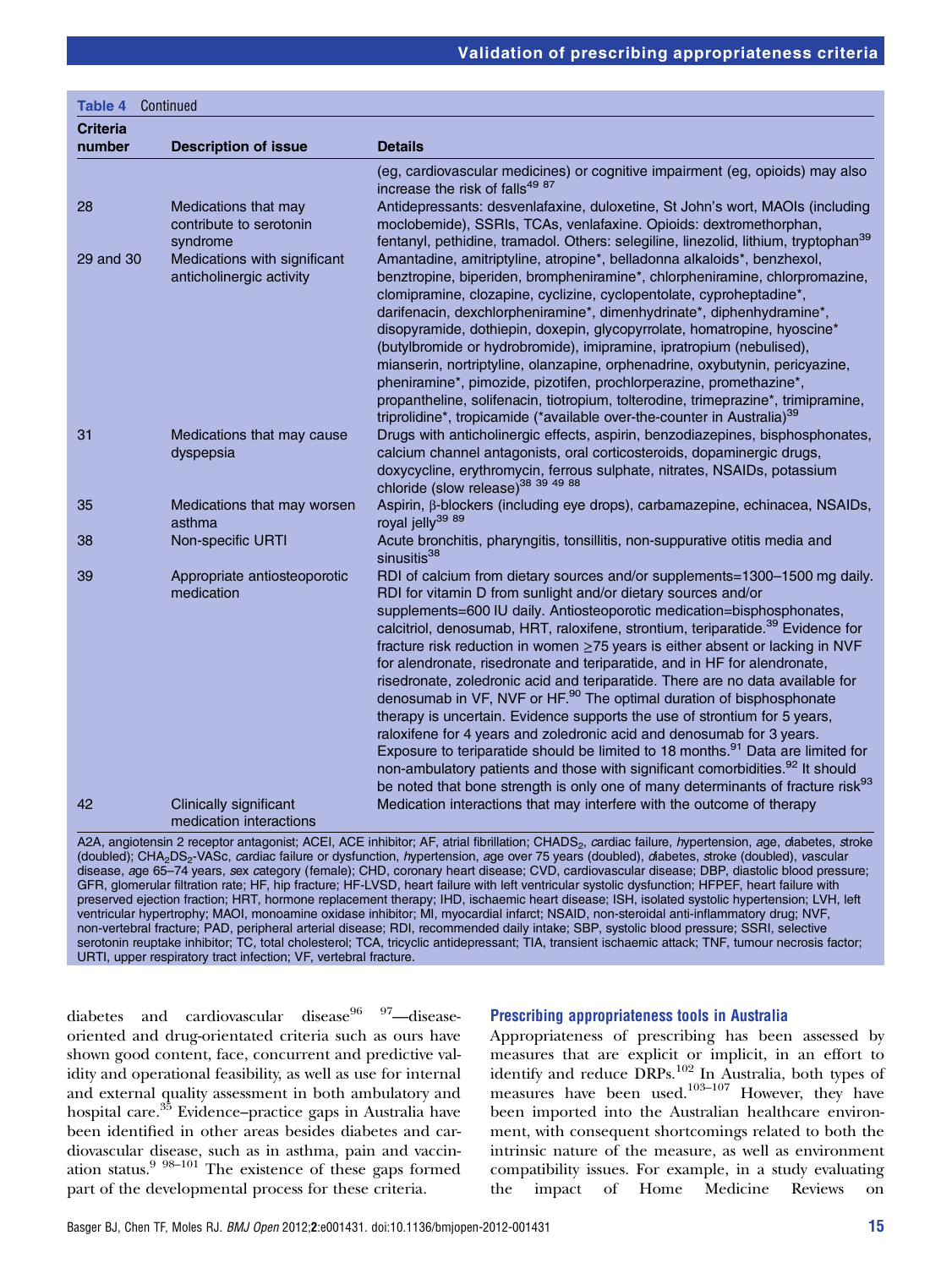appropriateness of prescribing, a significant number of recommendations made regarding the need for monitoring and addition of missing therapy were found to have no impact on explicitly derived scores using the Medication Appropriateness Index, $103$  due to the intrinsic shortcomings of this tool. This is not a tool that gives precise guidance in relation to specific medicines.<sup>13</sup>

The Beers criteria,<sup>108</sup> perhaps the tool most widely used to assess inappropriate prescribing in older people, has been used in Australia, but requires modification to exclude medicines not listed for government subsidy.<sup>107</sup> This is because medicine availability and use in Australia is largely determined by the Australian Pharmaceutical Benefits Scheme<sup>37</sup>. Other Australian studies have found that some medicines listed as inappropriate by Beers may be appropriate for certain older people according to Australian practice; $105$  many medicines listed by Beers are not available in Australia; and that some medicines considered inappropriate in Australia are not listed by Beers.<sup>106</sup> Disagreement between Beers and other criteria, such as the improving prescribing in the elderly tool, have been identified.<sup>109</sup>

The Beers criteria was recently updated, $22$  with approximately half the medicines listed being unavailable in Australia. Further, almost three quarters of the diseases or syndromes listed are not among the 40 problems most frequently managed in patients over 65 years of age by Australian general practitioners.<sup>97</sup> Beers still contains recommendations to avoid some medicines that are recommended for certain older people in Australia such as amiodarone, and it has recently been shown that rhythm control in older patients with atrial fibrillation may be more effective than rate control in reducing mortality over the long term.<sup>110</sup> Reviews of explicit and implicit criteria have identified these and other problems such as failure to address drug–drug interactions and drug duplication, errors in recommendations, underrepresentation of certain drug categories, inclusion of infrequently prescribed drugs, criteria that are inapplicable for all situations, disagreement between criteria and lack of organisation of criteria.45 102 111

This has resulted in the development by others of criteria more suited to their own particular healthcare environment.112 113 Nationally based criteria have been described as the most desirable type of criteria, as they do not necessitate adaptation to local guidelines or national formularies before they can be used with confidence.<sup>32</sup> In 2008, we therefore sought to construct and validate a set of prescribing appropriateness criteria relevant to the Australian healthcare environment. Our development process differed from most other tools<sup>21</sup> <sup>108</sup> <sup>112–117</sup> as it did not initially involve a consensus panel, which has now been addressed. This development process also resulted in criteria unavailable in other tools such as monitoring, underprescribing, need for additional tests, evaluation of smoking and vaccination status, and certain drug interactions.32 45 102 Because we have generally named drug classes rather

than specific drugs (table 3), and targeted common medical conditions found in older patients, 118 119 we anticipate that our work may have some international usefulness.

Despite a desire in Australia to develop decision support tools to improve healthcare quality, $120$  progress has consisted of the development of a limited number of non-age specific structure and process indicator lists for use in hospitals and general practice.40 121–<sup>123</sup> Many of these lists require updating.32 113 124 Currently, there is no Australian prescribing appropriateness criteria list to assist in improving medication management in older people. The usefulness of such an approach has been acknowledged, together with other approaches such as medication review.125

# Co-morbidity

Over 80% of older Australians have three or more chronic conditions,<sup>96</sup> with Australian general practitioners shown to be dealing more frequently with patients presenting with three or four problems in the year 2009–  $2010$  compared with  $2000-2001$ .<sup>126</sup> Comorbidity is associated with poor quality of life, physical disability, high healthcare use, multiple medicines with consequent increased risk of adverse drug events, fragmentation of care and increased mortality.<sup>119</sup> <sup>127</sup> Yet most Australian guidelines for chronic diseases do not modify or discuss the applicability of their recommendations to older patients with multiple comorbid conditions.<sup>34</sup> This situation is not restricted to Australia.<sup>127 128</sup> Because the risk of harm in older patients increases in proportion to the number of treatments prescribed, prioritisation of therapeutic goals is necessary. For example, coronary heart disease (CHD) is an important morbidity in Australia<sup>77 96</sup> for which treatment with ACE inhibitors or angiotensin 2 antagonists has been recommended to reduce the risk of cardiovascular events.<sup>70 71</sup> Other criteria derived outside Australia such as STOPP/START do not include this recommendation.<sup>21</sup> However, the presence of comorbidity in CHD (commonly arthritis or respiratory disease) or other clinical factors (such as dizziness, falls or patient preference) may mean that medicines such as these are never started, due to consideration of other factors. While we wished to identify problems such as these, the ultimate decision regarding medicine use should always be made on a case-by-case basis based on clinical experience, a discussion between the healthcare professional and the patient, and best available evidence. $72$  Issues such as these may run counter to recommendations of disease-specific, evidence-based guidelines.<sup>34</sup> Addition of our criteria with this associated usage information (table 4) to the implicit processes of Australian medication review may assist in addressing the problem of comorbidity.

#### The oldest old

Knowledge about the state of health and function of the oldest old is limited, $129$  with research on their drug use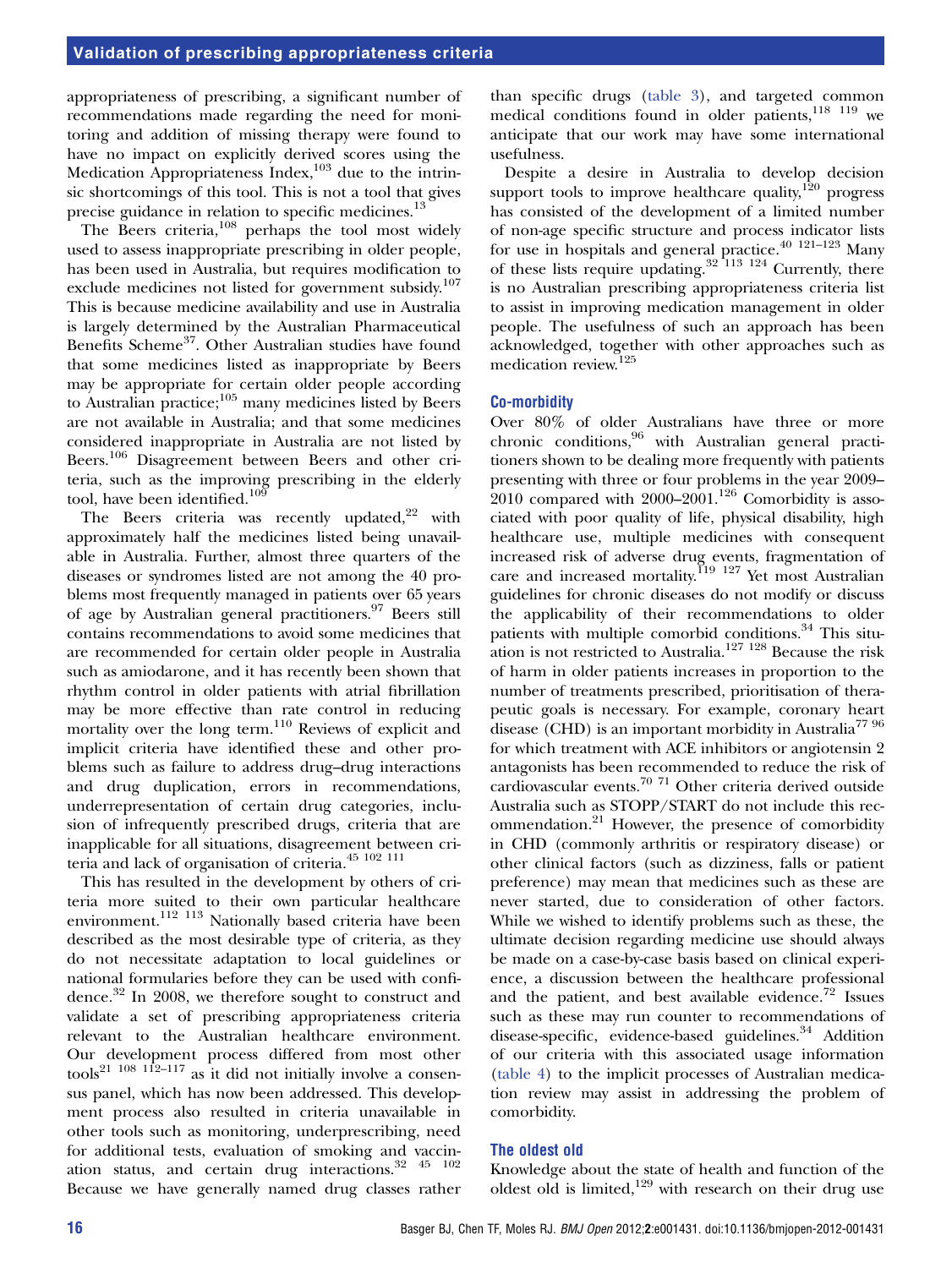being scarce, and often based on small and selected samples without comparison with other age groups.<sup>130 131</sup> We know that older patients in general are underrepresented in clinical trials, so that disease-specific guideline recommendations based on evidence may not apply to older cohorts.<sup>34</sup> For example, undertreatment with antiosteoporotic medicines has been identified as a significant evidence–practice gap in Australia.<sup>98</sup> While STOPP/START criteria recommend calcium and vitamin  $D$  supplements,<sup>21</sup> no recommendations for more specific medicines are made. Further, evidence available for fracture risk reduction has been reported to differ with age.<sup>90</sup> Similarly, blood pressure targets appropriate for older patients may not be appropriate for the oldest old,<sup>50</sup> with adverse effects for antihypertensives found to be among the most frequent in centenarians.<sup>132</sup> Issues regarding the oldest old appear in table 4, criteria 1, 2,  $\overline{9}$ , 18 and 39. We have attempted to achieve the advantages of using mostly explicit criteria, such as ease of application, with the addition of application information (tables 2 and 4) unavailable in our previous criteria set.

# Rationale for the use of the RAND/UCLA appropriateness method

The RAND/UCLA appropriateness method has been used to rate lists ranging up to over 3000 indications, where panellists have been asked to use the clinical literature and their best clinical judgement to assess the appropriateness of performing a procedure. To do this, they have rated various clinical scenarios.46 While the number and type of our criteria may differ to this, similar criteria have been developed using the RAND/ UCLA method. For example, in the development of indicators for patients undergoing total hip or total knee replacement, 1 of the 68 indicators stated that for such patients, 'deep venous thrombosis prophylaxis should be provided for a minimum of 2 weeks after hospital discharge'. <sup>43</sup> In the development of indicators for hazardous prescribing for general physicians (GPs) using this method, 1 of the 34 indicators identified the hazardous use of 'NSAID in a patient with heart failure'.<sup>44</sup> We therefore followed a similar protocol.

#### Nature of decision support tools

Panel members emphasised that criteria may not provide definitive answers, instead indicating potential problems that might need addressing, due to a perceived unacceptable variation in care.<sup>133</sup> While performance indicators are designed to measure the result of statements made in clinical practice guidelines, these guidelines often provide recommendations for care independent of other considerations such as multiple comorbidities, advanced age, frailty, patient preferences, disease burden or limited life expectancy.<sup>134–136</sup> In such cases, less stringent goals, deprescribing or non-prescription may be more

appropriate.<sup>15 81 137</sup> For example, a frail older patient with multiple comorbidities and one or more functional impairments may have a life expectancy of approximately  $2$  years or less.<sup>75</sup> This raises the question of whether failure to intensify treatment $81$  or to underuse evidencebased therapies<sup>138</sup> reflects appropriate clinical judgement or an inappropriate care gap. The panel felt strongly that use of indicators, guidelines or criteria providing clinical decision support should never replace critical thinking in patient care.<sup>139</sup>

## Strengths and weaknesses

We have followed a recommended approach<sup>120</sup> by suggesting criteria for which high-quality evidence exists linking best practice with improved outcomes; where there are established evidence–practice gaps $^{98}$   $^{99}$ ; and where the health conditions impose the greatest burden on the healthcare system. We used a validated consensus method, an expert panel of varied specialisation, and criteria written with the aim of conciseness and clarity.

In addition to face and content validity, these validated criteria, much like performance indicators, will require further developmental work to provide evidence of their acceptability, operational feasibility, reliability and degree of predictive validity.<sup>35 133</sup> Some of this work has already started with the original criteria.<sup>95</sup> Further, these criteria only cover commonly occurring medicines and medical conditions. In addition, judgements made by an expert panel may not be representative of all healthcare professionals.

#### Intended use

These validated criteria are intended for use by healthcare providers to enhance the quality of the Australian medication review process, for quality improvement, educational purposes and internal audit. They are also intended for external quality assessment, such as use by policy makers and for public reporting. Stakeholder involvement will be critical to facilitate local uptake and encourage further research into the effects on health outcomes.125

#### **CONCLUSION**

This study validated 41 prescribing appropriateness criteria to assist in identifying DRPs in older  $(\geq 65 \text{ years})$ Australians. These criteria are intended to represent an addition to the medication management skill set that includes consideration of limited life expectancy, evidence base in the oldest old, drug burden and care coordination, patient and care-giver education, empowerment for self management, and shared decision-making. These skills are far from a 'do everything for everyone' philosophy, where aggressive treatment may encourage more care, not more appropriate care.<sup>31</sup>  $135$  Despite the presence of clinical decision support tools, healthcare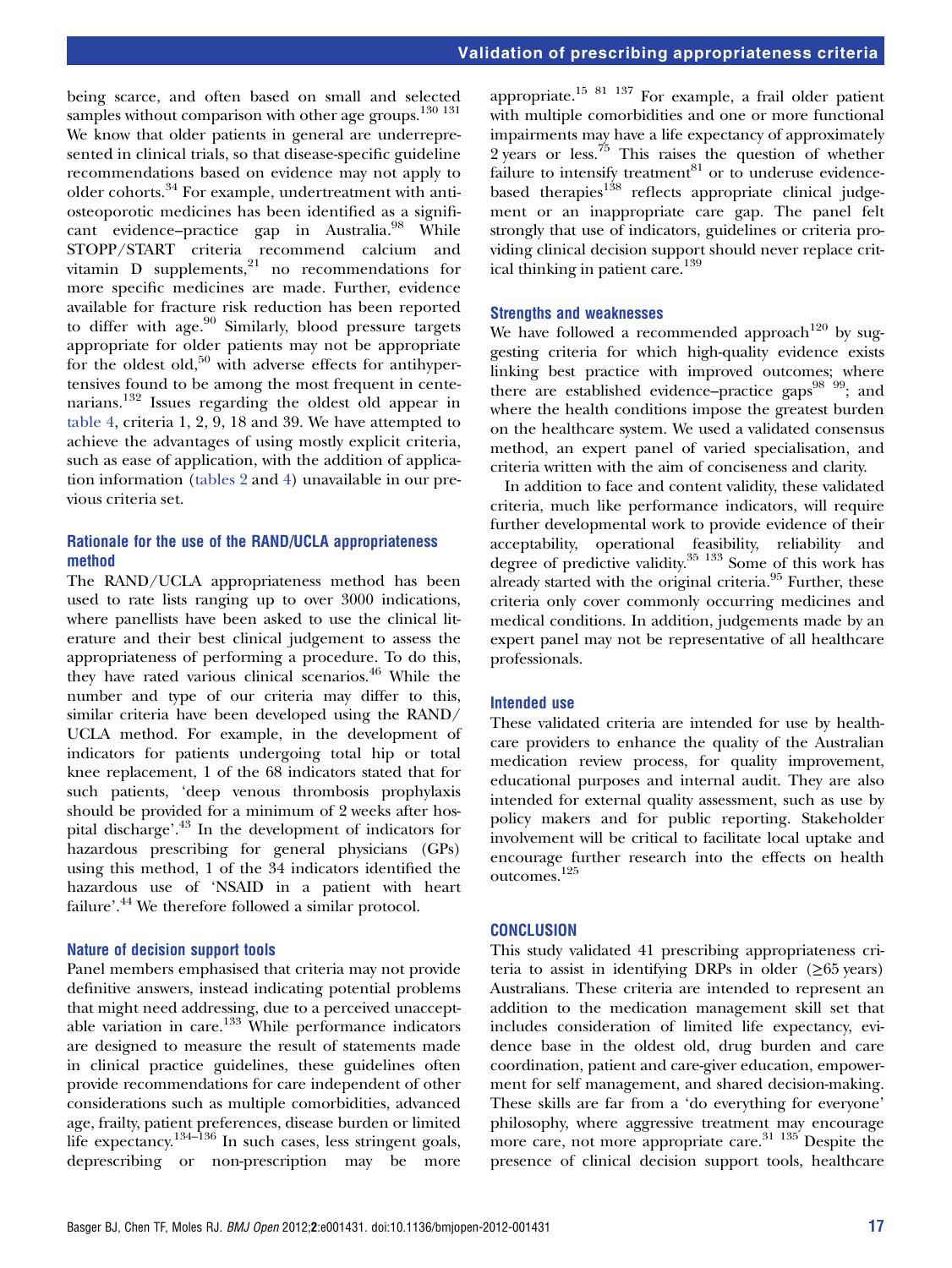providers need to know how to think about clinical problems, not just what to think.<sup>139</sup>

Contributors BJB designed and organised the study, analysed and interpreted the data and drafted the manuscript. TFC and RJM made substantial contributions to the conception, design, analysis and interpretation of the data and to critically revising the draft. All authors take responsibility for the accuracy and integrity of the study. All authors have given final approval of the version to be published.

#### Competing interests None.

Ethics approval Human Research Ethics Committee of the University of Sydney.

Provenance and peer review Not commissioned; externally peer reviewed.

Data sharing statement No additional data are available.

#### **REFERENCES**

- 1. Kwint H-F, Faber A, Gussekloo J, et al. Effects of medication review on drug-related problems in patients using automated drug-dispensing systems. Drugs Aging 2011;28:305–14.
- 2. Ellitt GR, Engblom E, Aslani P, et al. Drug related problems after discharge from an Australian teaching hospital. Pharm World Sci 2010;32:622–30.
- Nishtala PS, McLachlan AJ, Bell JS, et al. A retrospective study of drug-related problems in Australian aged care homes: medication reviews involving pharmacists and general practitioners J Eval Clin Pract 2011;17:97–103.
- 4. Stafford AC, Tenni PC, Peterson GM, et al. Drug-related problems identified in medication reviews by Australian pharmacists. Pharm World Sci 2009;31:216–23.
- 5. Hilmer SN, Gnjidic D. The effects of polypharmacy in older adults. Clin Pharmacol Ther 2009;85:86–8.
- 6. Pirmohamed M, James S, Meakin S, et al. Adverse drug reactions as cause of admission to hospital: prospective analysis of 18 820 patients. BMJ 2004;329:15–19.
- 7. Kongkaew C, Noyce PR, Ashcroft DM. Hospital admissions associated with adverse drug reactions: a systematic review of prospective observational studies. Ann Pharmacother 2008;42:1017–25.
- Castelino RL, Chen TF, Guddattu V, et al. Use of evidence-based therapy for the prevention of cardiovascular events among older people. Eval Health Prof 2010;33:276–301.
- 9. Heeley EL, Peiris DP, Patel AA, et al. Cardiovascular risk perception and evidence-practice gaps in Australian general practice (the AusHEART study). MJA 2010;192:254–9.
- 10. National Institute of Clinical Studies, Australian Government. Evidence-practice gaps report, vol. 1. A review of developments 2004–2007. 2008. [http://www.nhmrc.gov.au/nics/materials-and](http://www.nhmrc.gov.au/nics/materials-and-resources/evidence-practice-gaps-report-volume-one-review-developments-2004–2007)[resources/evidence-practice-gaps-report-volume-one-review](http://www.nhmrc.gov.au/nics/materials-and-resources/evidence-practice-gaps-report-volume-one-review-developments-2004–2007)[developments-2004](http://www.nhmrc.gov.au/nics/materials-and-resources/evidence-practice-gaps-report-volume-one-review-developments-2004–2007)–2007 (accessed 18 Jul 2012).
- 11. Gilbert AL, Roughead EE, Beilby J, et al. Collaborative medication management services: improving patient care. MJA 2002;177:189–92.
- 12. Elliott RA, Martinac G, Campbell S, et al. Pharmacist-led medication review to identify medication-related problems in older people referred to an aged care assessment team. A randomiized comparative study. Drugs Aging 2012;29:593–605.
- 13. Kaur S, Mitchell G, Vitetta L, et al. Interventions that can reduce inappropriate prescribing in the elderly. Drugs Aging 2009;26:1013–28.
- 14. Tulner LR, van Campen JPCM, Frankfort SV, et al. Changes in under-treatment after comprehensive geriatric assessment. An observational study. Drugs Aging 2010;27:831–43.
- 15. Le Couteur DG, Banks E, Gnjidic D, et al. Deprescribing. Aust Presc 2011;34:182–5.
- 16. Garfinkel D, Mangin D. Feasibility study of a systemic approach for discontinuation of multiple medications in older adults. Arch Intern Med 2010;170:1648–54.
- 17. Gill JM, Mainous AG, Koopman RJ, et al. Impact of EHR-based clinical decision support on adherence to guidelines for patients on NSAID's: a randomised controlled trial. Ann Fam Med 2011;9:22–30.
- 18. O'Connor PJ, Sperl-Hillen JM, Rush WA, et al. Impact of elecronic health record clinical decision support on diabetes care; a randomised trial. Ann Fam Med 2011;9:12–21.
- 19. Chang C-B, Chan D-C. Comparison of published explicit criteria for potentially inappropriate medications in older adults. Drugs Aging 2010;27:947–57.
- 20. Scott I, Jayathissa S. Quality of drug prescribing in older patients: is there a problem and can we improve it? Intern Med J 2010;40:7–18.
- 21. Gallagher P, Ryan C, Byrne S, et al. STOPP (screening tool of older person's prescriptions) and START (screening tool to alert doctors to right treatment). Consensus validation. Int J Clin Pharmacol Ther 2008;46:72–83.
- 22. American Geriatrics Society updated Beers criteria for potentially inappropriate medication use in older adults. The American Geriatrics Society 2012 Beers Criteria update expert panel. J Am Geriatr Soc 2012;60:616–31.
- 23. Medicare Australia [homepage on the internet]. Australian Government. Home Medicines Review. [http://www.](http://www.medicareaustralia.gov.au/provider/pbs/fourth-agreement/hmr.jsp) [medicareaustralia.gov.au/provider/pbs/fourth-agreement/hmr.jsp](http://www.medicareaustralia.gov.au/provider/pbs/fourth-agreement/hmr.jsp) (accessed 17 Jul 2012).
- 24. Pharmaceutical Society of Australia. Guidelines for pharmacists providing Residential Medication Management Review (RMMR) and Quality Use of Medicines (QUM) services. 2011. [http://www.](http://www.psa.org.au/download/practice-guidelines/rmmr-and-qum-services.pdf) [psa.org.au/download/practice-guidelines/rmmr-and-qum-services.](http://www.psa.org.au/download/practice-guidelines/rmmr-and-qum-services.pdf) [pdf](http://www.psa.org.au/download/practice-guidelines/rmmr-and-qum-services.pdf) (accessed 17 Aug 2012).
- 25. Basger BJ, Chen TF, Moles RJ. Inappropriate medication use and prescribing indicators in elderly Australians. Drugs Aging 2008;25:777–93.
- 26. Chang C-B, Chen J-H, Wen C-J, et al. Potentially inappropriate medications in geriatric outpatients with polypharmacy: application of six sets of published explicit criteria. Br J Clin Pharmacol 2011;72:482–89.
- Laroche ML, Charmes JP, Bouthier JP, et al. Inappropriate medications in the elderly. Clin Pharmacol Ther 2009;85:94-7.
- 28. Maio V, Jutkowitz E, Herrera K, et al. Appropriate medication prescribing in elderly patients: how knowledgeable are primary care physicians? A survey study in Parma, Italy. J Clin Pharm Ther 2011;36:468–80.
- 29. Resnick B, Pacala JT. 2012 Beers criteria. J Am Geriatr Soc 2012;60:612–13.
- 30. Fried TR, Tinetti ME, Iannone MA. Primary care clinicians experiences with treatment decision making for older persons with multiple conditions. Arch Intern Med 2011;171:75–80.
- 31. Hayward RA. Performance measurement in search of a path. N Eng J Med 2007;356:951–2.
- 32. Dimitrow MS, Airaksinen MSA, Kivela S-L, et al. Comparison of prescribing criteria to evaluate the appropriateness of drug treatment in individuals aged 65 and older: a systematic review. J Am Geriatr Soc 2011;59:1521–30.
- 33. Mangin D, Sweeney K, Heath I. Preventative health care in elderly people needs rethinking. BMJ 2007;335:285–7.
- 34. Scott IA, Guyatt GH. Cautionary tales in the interpretation of clinical studies involving older persons. Arch Intern Med 2010;170:587–95.
- 35. Martirosyan L, Voorham J, Haaijer-Ruskamp FM, et al. A systematic literature review: prescribing indicators related to type 2 diabetes mellitus and cardiovascular risk management. Pharmacoepidemiol Drug Saf 2010;19:319–34.
- 36. Bettering the evaluation and care of health (BEACH). Family Medicine Research Centre. The University of Sydney. [http://sydney.](http://sydney.edu.au/medicine/fmrc/beach/) [edu.au/medicine/fmrc/beach/](http://sydney.edu.au/medicine/fmrc/beach/) (accessed 18 Jul 2012).
- 37. Access to Pharmaceutical Services. Pharmaceutical Benefits Scheme. Department of Health and Ageing. Australian Government. [http://www.health.gov.au/internet/budget/publishing.](http://www.health.gov.au/internet/budget/publishing.nsf/Content/2010-11_Health_PBS_sup1/$File/Outcome%202%20-%20Access%20to%20Pharmaceutical%20Services.pdf) [nsf/Content/2010-11\\_Health\\_PBS\\_sup1/\\$File/Outcome%202%](http://www.health.gov.au/internet/budget/publishing.nsf/Content/2010-11_Health_PBS_sup1/$File/Outcome%202%20-%20Access%20to%20Pharmaceutical%20Services.pdf) [20-%20Access%20to%20Pharmaceutical%20Services.pdf](http://www.health.gov.au/internet/budget/publishing.nsf/Content/2010-11_Health_PBS_sup1/$File/Outcome%202%20-%20Access%20to%20Pharmaceutical%20Services.pdf) (accessed 10 Jul 2012).
- 38. eTG complete [CD-ROM]. Melbourne (VIC): Therapeutic Guidelines: 2011 Nov.
- 39. Rossi S, ed. Australian Medicines Handbook 2012 (CD-ROM). Adelaide: Australian Medicines Handbook Pty Ltd, 2012.
- 40. NSW Therapeutic Advisory Group. Indicators for Quality Use of Medicines in Australian Hospitals 2007 [http://www.ciap.health.nsw.](http://www.ciap.health.nsw.gov.au/nswtag/documents/publications/QUMIndicators/Manual0408.pdf) [gov.au/nswtag/documents/publications/QUMIndicators/](http://www.ciap.health.nsw.gov.au/nswtag/documents/publications/QUMIndicators/Manual0408.pdf) [Manual0408.pdf](http://www.ciap.health.nsw.gov.au/nswtag/documents/publications/QUMIndicators/Manual0408.pdf) (accessed 18 Jul 2012).
- 41. Fitch K, Bernstein SJ, Aguilar MS, et al. The RAND/UCLA Appropriateness Method User's Manual 2001. Rand Corporation. [http://www.rand.org/pubs/monograph\\_reports/MR1269.html](http://www.rand.org/pubs/monograph_reports/MR1269.html) (accessed 18 Jul 2012).
- 42. McGory ML, Kao KK, Shekelle PG, et al. Developing quality indicators for elderly surgical patients. Ann Surg 2009;250:338–47.
- 43. SooHoo NF, Lieberman JR, Farng E, et al. Development of quality of care indicators for patients undergoing total hip or total knee replacement. Qual Saf 2011;20:153–7.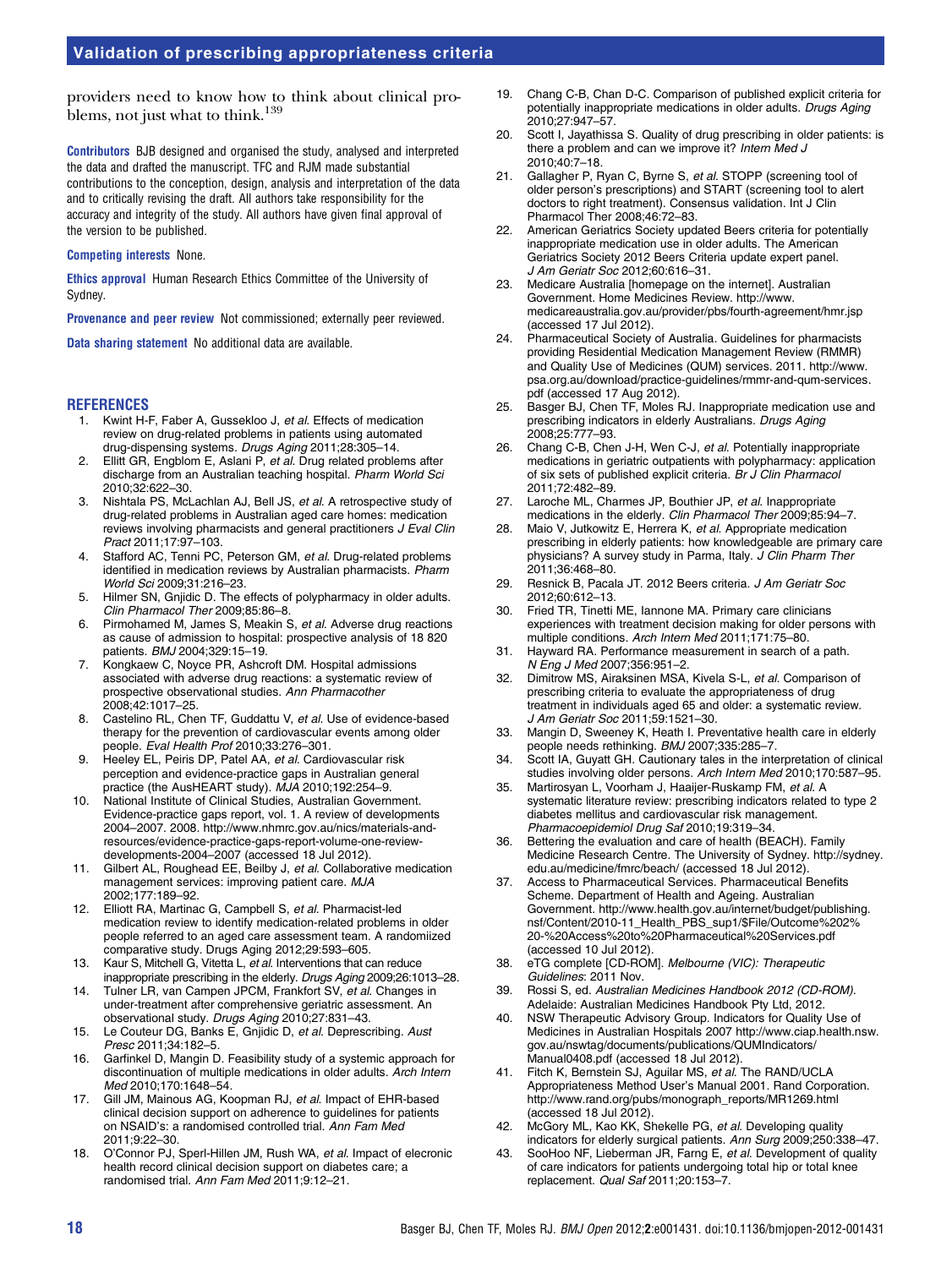# Validation of prescribing appropriateness criteria

- 44. Avery AJ, Dex GM, Mulvaney C, et al. Development of prescribing-safety indicators got GPs using the RAND appropriateness method. Brit J Gen Pract 2011;61:526–36.
- 45. Levy HB, Marcus E-L, Christen C. Beyond the Beers criteria: a comparative overview of explicit criteria. Ann Pharmacother 2010;44:1968–75.
- 46. Shekelle PG. Appropriateness criteria: a useful tool for the cardiologist. Heart 2009;95:517–20.
- 47. Hypertension and target blood pressure. National Prescribing Service. Indicators of quality prescribing in Australian general practice. A Manual for Users [online]. [http://www.nps.org.au/\\_\\_data/assets/](http://www.nps.org.au/__data/assets/pdf_file/0019/37351/indicators_full.pdf) [pdf\\_file/0019/37351/indicators\\_full.pdf](http://www.nps.org.au/__data/assets/pdf_file/0019/37351/indicators_full.pdf) (accessed 18 Jul 2012)
- 48. Heart Foundation Guide to management of hypertension 2008. Updated December 2010. [http://www.heartfoundation.org.au/](http://www.heartfoundation.org.au/SiteCollectionDocuments/HypertensionGuidelines2008to2010Update.pdf) [SiteCollectionDocuments/HypertensionGuidelines2008to](http://www.heartfoundation.org.au/SiteCollectionDocuments/HypertensionGuidelines2008to2010Update.pdf) [2010Update.pdf](http://www.heartfoundation.org.au/SiteCollectionDocuments/HypertensionGuidelines2008to2010Update.pdf) (accessed 18 Jul 2012).
- 49. Rossi S, ed. Australian medicines handbook drug choice companion: aged care. 3rd edn. Adelaide: Australian Medicines Handbook Pty Ltd, 2010.
- 50. Charpentier MM, Bundeff MM. Treating hypertension in the very elderly. Ann Pharmacother 2011;45:1138–45.
- 51. Gribbin J, Hubbard R, Gladman JRF, et al. Risk of falls associated with antihypertensive medication; population-based case control study. Age Ageing 2010;39:592–7.
- 52. Tinetti ME, Kumar C. The patient who falls. JAMA 2010;303:258–66.
- 53. Therapeutics Initiative. Do statins have a role in primary prevention? An update. Ther Lett 2010;77:1–5. [http://www.ti.ubc.ca/](http://www.ti.ubc.ca/sites/ti.ubc.ca/files/77.pdf) [sites/ti.ubc.ca/files/77.pdf](http://www.ti.ubc.ca/sites/ti.ubc.ca/files/77.pdf) (accessed 18 Jul 2012).
- 54. Ray KK, Seshasai SRK, Erqou S, et al. Statins and all-cause mortality in high-risk primary prevention. A meta-analysis of 11 randomised controlled trials involving 65,229 participants. Arch Intern Med 2010;170:1024–31.
- 55. deLorgeril M, Salen P, Abramson J, et al. Cholesterol lowering, cardiovascular diseases, and the rosuvastatin-JUPITER controversy. A critical reappraisal. Arch Intern Med 2010;170:1032–6.
- 56. Petersen LK, Christensen K, Kragstrup J. Lipid-lowering treatment to the end? A review of observational studies and RCTs on cholesterol and mortality in 80+-year olds. Age Ageing 2010;39:674–80.
- 57. Robinson JG. Lipid-lowering therapy for the primary prevention of cardiovascular disease in the elderly. Opportunities and challenges. Drugs Aging 2009;26:917–31.
- 58. Krum H, Jelinek M, Stewart S, et al. 2011 Update to National Heart Foundation of Australia and Cardiac Society of Australia and New Zealand guidelines for the prevention, detection and management of chronic heart failure in Australia 2006. MJA 2011;194:405–9.
- 59. Krum H, Teerlink JR. Medical therapy for chronic heart failure. Lancet 2011;378:713–21.
- 60. Huang D, Cheng JWM. Pharmacologic management of heart failure with preserved ejection fraction. Ann Pharmacother 2010;44:1933–45.
- 61. Management of diastolic heart failure [revised 2008 June]. In: eTG complete [CD-ROM]. Melbourne: Therapeutic Guidelines Limited, 2011.
- 62. Huang N, Duggan K, Harman J. Lifestyle management of hypertension. Aust Presc 2008;31:150–3.
- 63. Stokes GS. Management of hypertension in the elderly patient. Clin Interv Aging 2009;4:379–89.
- 64. Bajorek BV, Krass I, Ogle SJ, et al. Optimizing the use of antithrombotic therapy for atrial fibrillation in older people: a pharmacist-led multidisciplinary intervention. J Am Geriatr Soc 2005;53:1912–20.
- 65. De Caterina R, Hylek EM. Stroke prevention in atrial fibrillation: current status and near-future directions. Am J Med 2011;124:793–9.
- 66. Gillett RG, Norrell A. Considerations for safe use of statins: liver enzyme abnormalities and muscle toxicity. Am Fam Physician 2011;83:711–16.
- 67. Thomas JE, Tershakovec AM, Jones-Burton C, et al. Lipid lowering for secondary prevention of cardiovascular disease in older adults. Drugs Aging 2010;27:959–72.
- 68. Perrotta C, Aznar M, Mejia R, et al. Oestrogens for preventing recurrent urinary tract infection in postmenopausal women. Cochrane Database Syst Rev2008; (2): CD005131. doi:[10.1002/](http://dx.doi.org/10.1002/14651858.CD005131.pub2) [14651858.CD005131.pub2](http://dx.doi.org/10.1002/14651858.CD005131.pub2)
- Treatment of hypothyroidism [revised 2009 June]. In: eTG complete [CD-ROM]. Melbourne: Therapeutic Guidelines Limited, 2011.
- 70. Reducing Risk in Heart Disease 2007. A summary guide for preventing cardiovascular events in people with coronary heart

disease. Updated 2008. National Heart Foundation of Australia and the Cardiac Society of Australia and New Zealand. [http://](http://www.heartfoundation.org.au/information-for-professionals/Clinical-Information/Pages/coronary-heart-disease.aspx) [www.heartfoundation.org.au/information-for-professionals/](http://www.heartfoundation.org.au/information-for-professionals/Clinical-Information/Pages/coronary-heart-disease.aspx) [Clinical-Information/Pages/coronary-heart-disease.aspx](http://www.heartfoundation.org.au/information-for-professionals/Clinical-Information/Pages/coronary-heart-disease.aspx) (accessed 12 Jul 2012).

- 71. Volpe M. Should all patients at high cardiovascular risk receive renin-angiotensin system blockers? Q J Med 2012;105:11–27.
- 72. Boyd CM, Leff B, Wolff JL, et al. Informing clinical practice guideline development and implementation: prevalence of coexisting conditions among adults with coronary heart disease. J Am Geriatr Soc 2011;59:797–805.
- Heart Foundation. Guide to management of Hypertension 2008 updated 2010 [online].[http://www.heartfoundation.org.au/](http://www.heartfoundation.org.au/SiteCollectionDocuments/HypertensionGuidelines2008to2010Update.pdf) [SiteCollectionDocuments/HypertensionGuidelines2008to2010](http://www.heartfoundation.org.au/SiteCollectionDocuments/HypertensionGuidelines2008to2010Update.pdf) [Update.pdf](http://www.heartfoundation.org.au/SiteCollectionDocuments/HypertensionGuidelines2008to2010Update.pdf) (accessed 18 Jul 2012).
- 74. Guidelines for the assessment of absolute cardiovascular disease risk. [http://www.heartfoundation.org.au/SiteCollectionDocuments/](http://www.heartfoundation.org.au/SiteCollectionDocuments/guidelines-Absolute-risk.pdf) [guidelines-Absolute-risk.pdf](http://www.heartfoundation.org.au/SiteCollectionDocuments/guidelines-Absolute-risk.pdf) (accessed 18 Jul 2012).
- 75. Holmes HM. Rational prescribing for patients with a reduced life expectancy. Clin Pharmacol Ther 2009;85:103–7.
- 76. Improving treatment of systolic heart failure. NPS News 75, 2011. National Prescribing Service Limited. [http://www.nps.org.au/\\_\\_data/](http://www.nps.org.au/__data/assets/pdf_file/0006/132495/News75_heart_failure_1011v2.pdf) [assets/pdf\\_file/0006/132495/News75\\_heart\\_failure\\_1011v2.pdf](http://www.nps.org.au/__data/assets/pdf_file/0006/132495/News75_heart_failure_1011v2.pdf) (accessed 18 Jul 2012).
- 77. Caughey GE, Roughead EE, Shakib S, et al. Co-morbidity and potential treatment conflicts in elderly heart failure patients. Drugs Aging 2011;28:575–81.
- 78. Lip GYH, Halperin JL. Improving stroke risk stratification in atrial fibrillation. Am J Med 2010;123:484–8.
- 79. Hughes M, Lip GYH. Risk factors for anticoagulation-related bleeding complications in patients with atrial fibrillation: a systematic review. Q J Med 2007;100:599–607.
- 80. Adverse Drug Reactions Advisory Committee. Statins and muscle disorders—be careful with the dose. Aust Adverse Drug React Bull 2008;27.<http://www.tga.gov.au/pdf/aadrb-0806.pdf> (accessed 18 Jul 2012).
- 81. LeChauncy WD, Landrum CR, Urech TH, et al. Treating chronically ill people with diabetes mellitus with limited life expectancy: Implications for performance measurement. J Am Geriatr Soc 2012;60:193–201.
- 82. Lee SJ, Boscardin WJ, Cenzer IS, et al. The risks and benefits of implementing glycemic control guidelines in frail older adults with diabetes mellitus. J Am Geriatr Soc 2011;59:666–72.
- 83. Joint Formulary Committee. British National Formulary (online) London: BMJ Group and Pharmaceutical Press <[http://www.](http://www.medicinescomplete.com) [medicinescomplete.com>](http://www.medicinescomplete.com) (accessed 18 Jul 2012).
- 84. Analgesic choices in persistent pain. Prescribing Pract Rev 2006;35. National Prescribing Service Limited [http://www.nps.org.](http://www.nps.org.au/__data/assets/pdf_file/0017/23750/ppr35_analgesics_0906.pdf) [au/\\_\\_data/assets/pdf\\_file/0017/23750/ppr35\\_analgesics\\_0906.pdf](http://www.nps.org.au/__data/assets/pdf_file/0017/23750/ppr35_analgesics_0906.pdf) (accessed 18 Jul 2012).
- 85. Hill KD, Wee R. Psychotropic drug-induced falls in older people. A review of interventions aimed at reducing the problem. Drugs Aging 2012;29:15–30.
- 86. Zeimer H. Medications and falls in older people. J Pharm Pract Res 2008;38:148–51.
- Caughey GE, Roughead EE, Shakib S, et al. Comorbidity of chronic disease and potential treatment conflicts in older people dispensed antidepressants. Age Ageing 2010;39:488–94.
- 88. Proton pump inhibitors. NPS News 46, 2006. National Prescribing Service Limited. [http://www.nps.org.au/\\_\\_data/assets/](http://www.nps.org.au/__data/assets/pdf_file/0016/23821/news46_gord_ppis_0606.pdf) [pdf\\_file/0016/23821/news46\\_gord\\_ppis\\_0606.pdf](http://www.nps.org.au/__data/assets/pdf_file/0016/23821/news46_gord_ppis_0606.pdf) (accessed 18 Jul 2012).
- 89. National Asthma Council Australia. Asthma Management Handbook 2006. Australia, Melbourne: National Asthma Council, 2006 [http://www.nationalasthma.org.au/uploads/handbook/](http://www.nationalasthma.org.au/uploads/handbook/370-amh2006_web_5.pdf) [370-amh2006\\_web\\_5.pdf](http://www.nationalasthma.org.au/uploads/handbook/370-amh2006_web_5.pdf) (accessed 18 Jul 2012).
- 90. Inderjeeth CA, Poland KE. Management of osteoporosis in older people. J Pharm Pract Res 2010;40:229–34.
- 91. Reducing fracture risk in osteoporosis. NPS News 73, 2011. National Prescribing Service Limited. [http://www.nps.org.au/\\_\\_data/](http://www.nps.org.au/__data/assets/pdf_file/0014/126401/News73_osteoporosis_0511.pdf) [assets/pdf\\_file/0014/126401/News73\\_osteoporosis\\_0511.pdf](http://www.nps.org.au/__data/assets/pdf_file/0014/126401/News73_osteoporosis_0511.pdf) (accessed 18 Jul 2012).
- 92. Gates BJ, Sonnett TE, DuVall CAK, et al. Review of osteoporosis pharmacotherapy for geriatric patients. Am J Geriatr Pharmacother 2009;7:293–323.
- 93. Cheung AM, Detsky AS. Osteoporosis and fractures–missing the bridge? JAMA 2008;299:1468–70.
- 94. Commonwealth of Australia. The National Strategy for Quality Use of Medicines Plain English Edition [online]. [http://www.health.gov.](http://www.health.gov.au/internet/main/Publishing.nsf/Content/CA777524C860DFF2CA256F1800468B61/$File/natstrateng.pdf) [au/internet/main/Publishing.nsf/Content/CA777524C860DFF2CA](http://www.health.gov.au/internet/main/Publishing.nsf/Content/CA777524C860DFF2CA256F1800468B61/$File/natstrateng.pdf) [256F1800468B61/\\$File/natstrateng.pdf](http://www.health.gov.au/internet/main/Publishing.nsf/Content/CA777524C860DFF2CA256F1800468B61/$File/natstrateng.pdf) (accessed 18 Jul 2012).